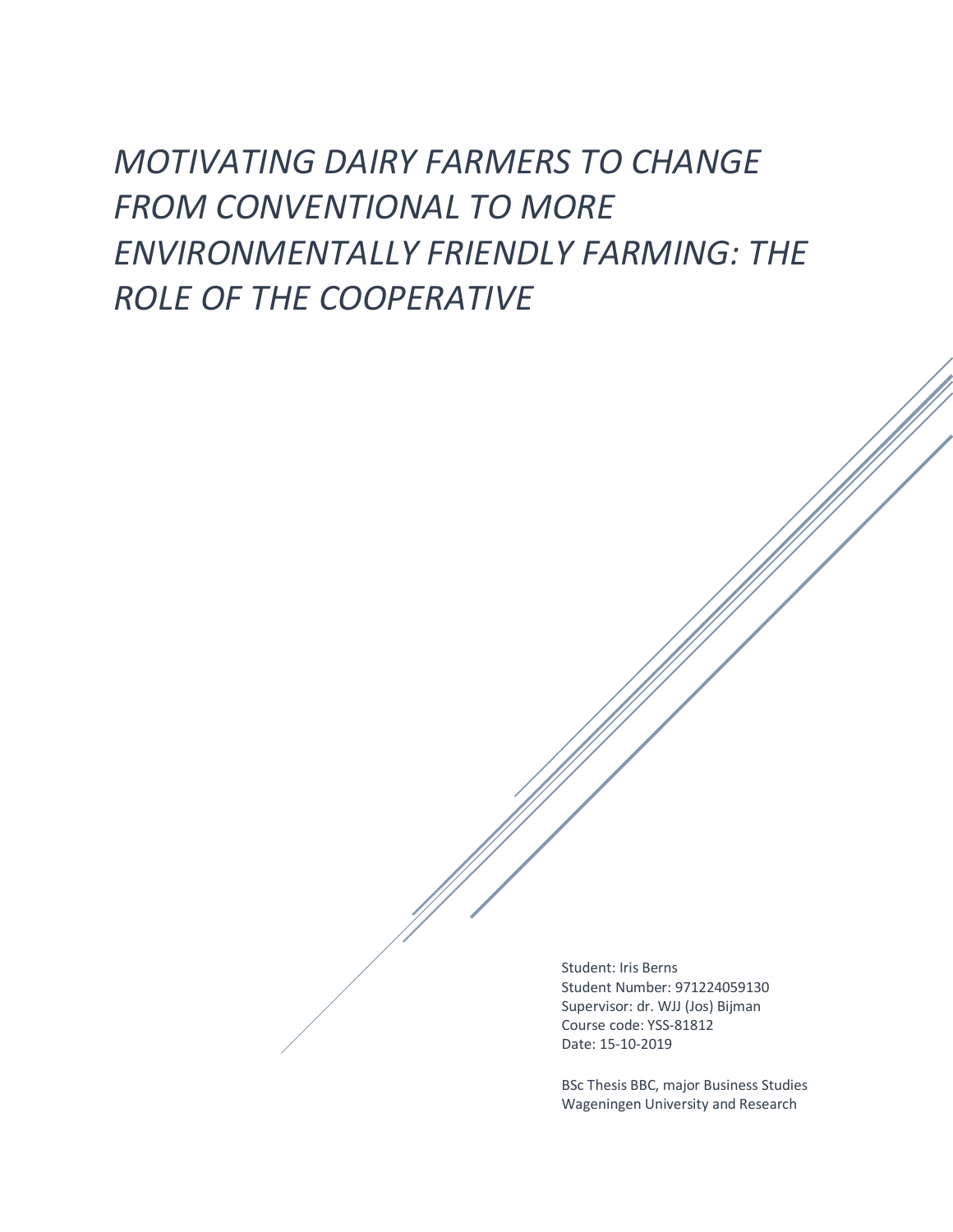## **Abstract**

According to van Stralen, Strategic Program Manager at FrieslandCampina, the demand for conventional dairy is going down in the future and more environmentally friendly dairy will be the new standard. If the statement of Van Stralen is correct, the whole dairy sector has to produce more environmentally friendly in the future. For farmers this means that they have to convert from conventional to more environmentally friendly farming. This study aims to answer which role the cooperative can play in this situation, based on change management models. The main research question of this study therefor is: 'How can a cooperative motivate its member dairy to change from conventional to more environmentally friendly farming based on change management models?' To answer this main question a literature study has been done. Literature about cooperatives, change management models and reasons for farmers not to convert has been identified. Furthermore, an analysis of the current actions cooperatives have introduced to motivate farmers to produce more environmentally friendly is made. The main reasons for farmers not to change were feasibility, not feeling the need to change, the influence of the social peers and risks and uncertainties. Based on different management models this research gives different possibilities how cooperatives can reduce these reasons not to change to more environmentally friendly farming.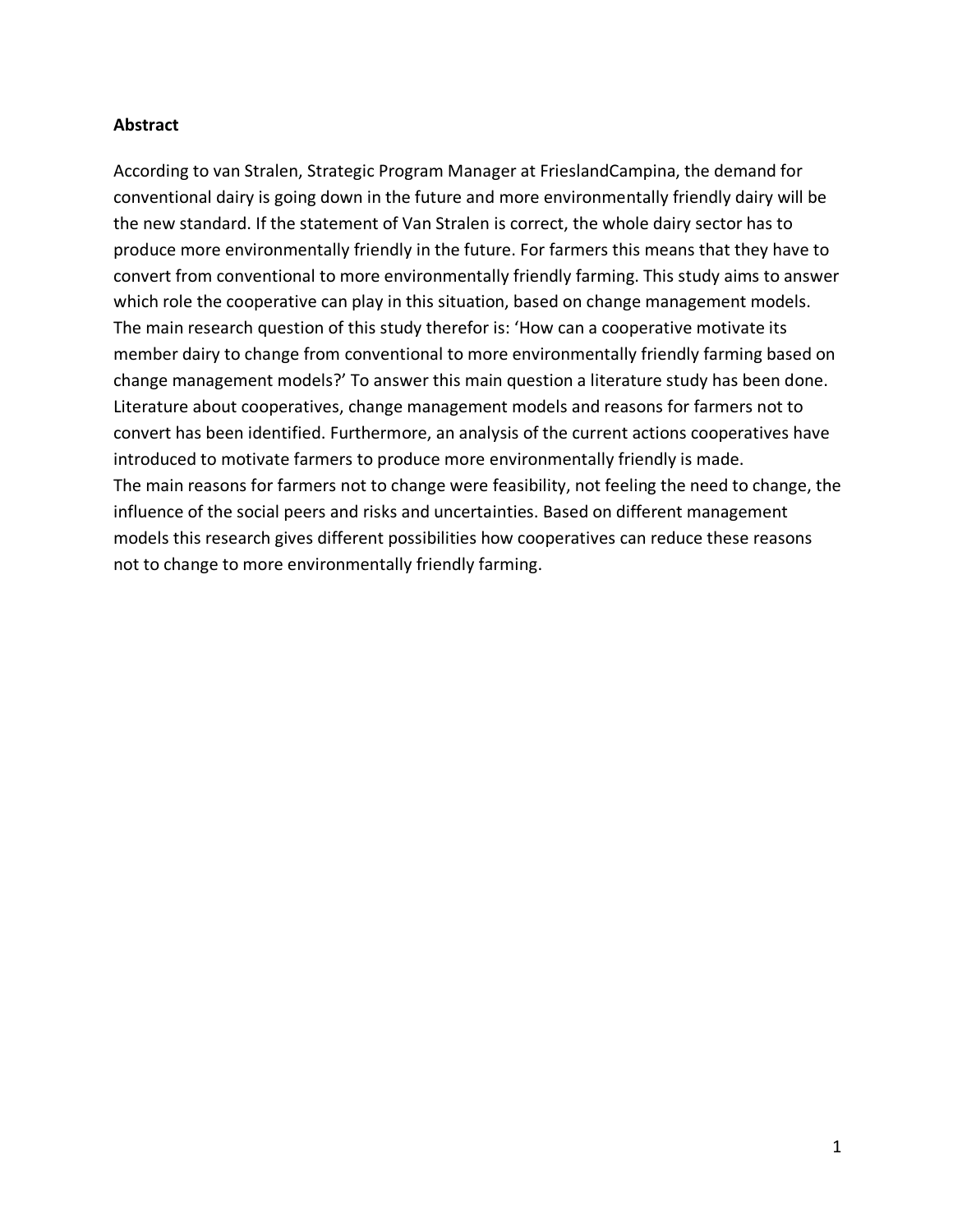# **Table of content**

| <b>INTRODUCTION</b>                                        | 3              |
|------------------------------------------------------------|----------------|
| Problem statement & research objective                     | 3              |
| <b>Research questions</b>                                  | 4              |
| <b>Definitions and basic concepts</b>                      | 4              |
| <b>Methods</b>                                             | 5              |
| <b>CHAPTER 1-THE COOPERATIVE</b>                           | $\overline{7}$ |
| Answer to the sub-question                                 | 9              |
| <b>CHAPTER 2 - CHANGE MANAGEMENT MODELS</b>                | 10             |
| Lewin's Three-Step Model                                   | 10             |
| Lippitt's seven-step model                                 | 11             |
| Grandori and Furnani's organizational design               | 13             |
| <b>The Nudge Theory</b>                                    | 14             |
| Applicability of the models                                | 15             |
| Answer to the sub-question                                 | 18             |
| <b>CHAPTER 3 - REASONS NOT TO CONVERT FOR FARMERS</b>      | 20             |
| Answer to sub-question                                     | 23             |
| <b>CHAPTER 4 - HOW THE COOPERATIVE CAN SUPPORT FARMERS</b> | 24             |
| Answer to the sub-question                                 | 26             |
| <b>DISCUSSION</b>                                          | 28             |
| <b>LIMITATIONS</b>                                         | 31             |
| <b>LITERATURE</b>                                          | 32             |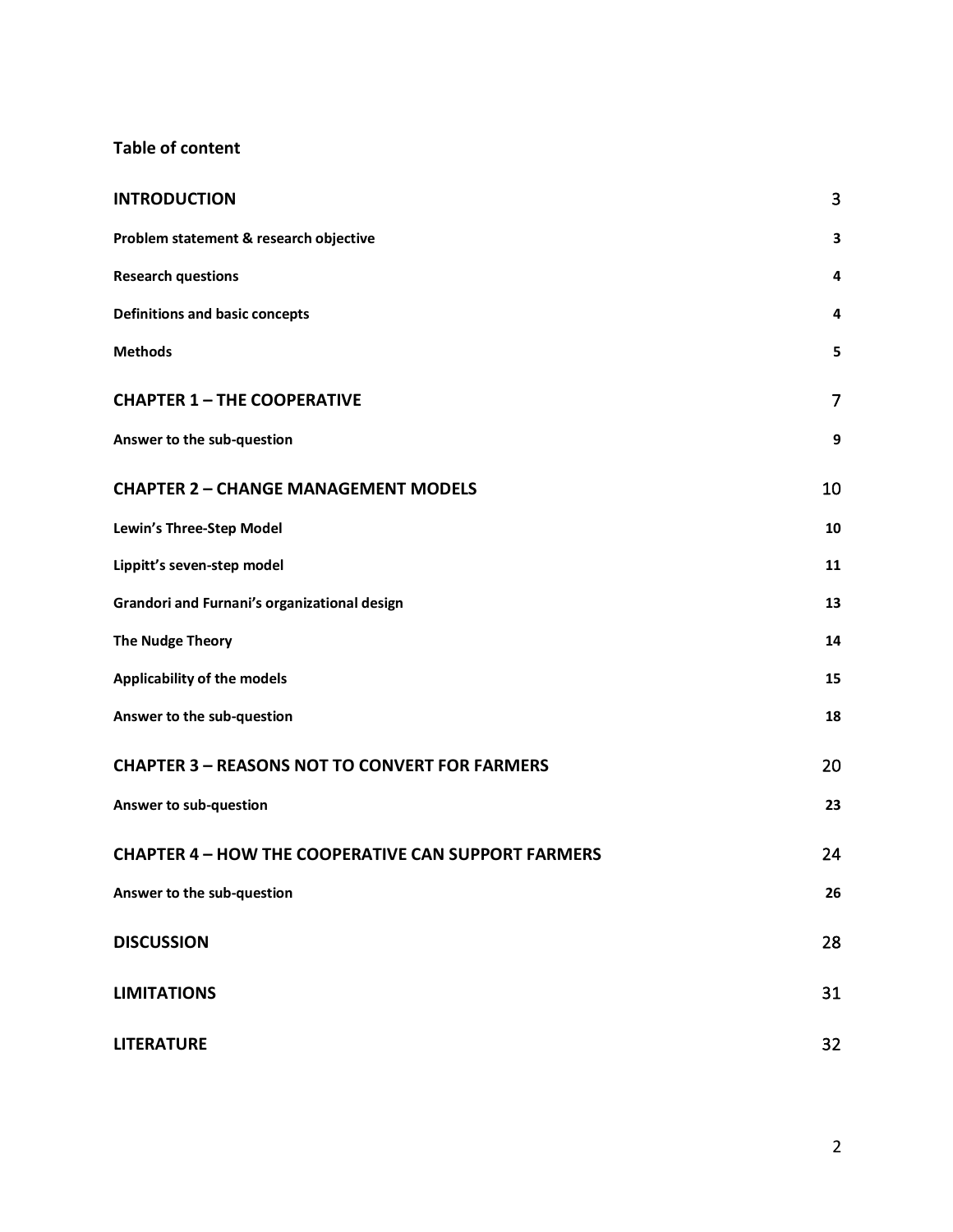#### **Introduction**

#### Problem statement & research objective

In an article of *de Veldpost,* Van Stralen, the Strategic Program Manager at FrieslandCampina, mentioned that milk from grazing cows is the new standard and the demand for conventional milk is going down (De Vries, 2019). He also added that this standard in the future will shift to PlanetProof milk. On the way to PlanetProof is an independent quality label that is used in the dairy, vegetable, fruit, egg, flower, plant, tree and flower bulb market (PlanetProof, n.d.). The label stands for products produced in such a way that it is better for environment, climate and animals. If the trend is really that there is a decreasing demand for regular dairy and an increasing demand for environmentally friendly dairy, it could be that dairy cooperatives and their member farmers have to change their strategy to a more environmentally friendly strategy to keep up sales in the dairy market.

In this paper, the focus will be on a marketing cooperative, which is a cooperative focused on cooperatively selling products and paying its members for the input delivered (Chaddad & Cook, 2004). One characteristic of a cooperative is that it is member-based. Members joined an autonomous association voluntarily to meet common economic, social and cultural needs and aspirations through a jointly-owned and democratically-controlled enterprise (Novkovic, 2008). If the prediction of Van Stralen is correct the members of the cooperative may have to change their production methods. Hereby, it is needed for farmers (and thus the members) to change to more environmentally friendly production. According to Beckhard and Harris, founders of the change equation, resistance to change is normal and can be expected in any change effort (Cameron & Green, 2015). They mentioned that change managers have to analyze the type of resistance in order to work with it, reduce it and secure commitment from the people who on first hand disagreed. Conventional farmers often find it difficult to change their existing production process to a more environmentally friendly production process (Beedell & Rehman, 2000). This has to do with financial problems, but also the social environment and uncertainty play a role (Xu et al., 2018).

This is a problem for a cooperative. It is not easy for a cooperative to motivate farmers to change their production process, but they have to if demand is changing. The task for a cooperative is to motivate farmers in such a way that together they can change to the production of more environmentally friendly dairy to comply with consumer demand. To tackle this challenge, this study will take a look at different change management models. Different models are known in the literature to manage change (Hayes, 2018). Change management models that can be used to tackle the challenges of a cooperative will be identified. To see which model fits the structure and the culture of a cooperative best it is important to get a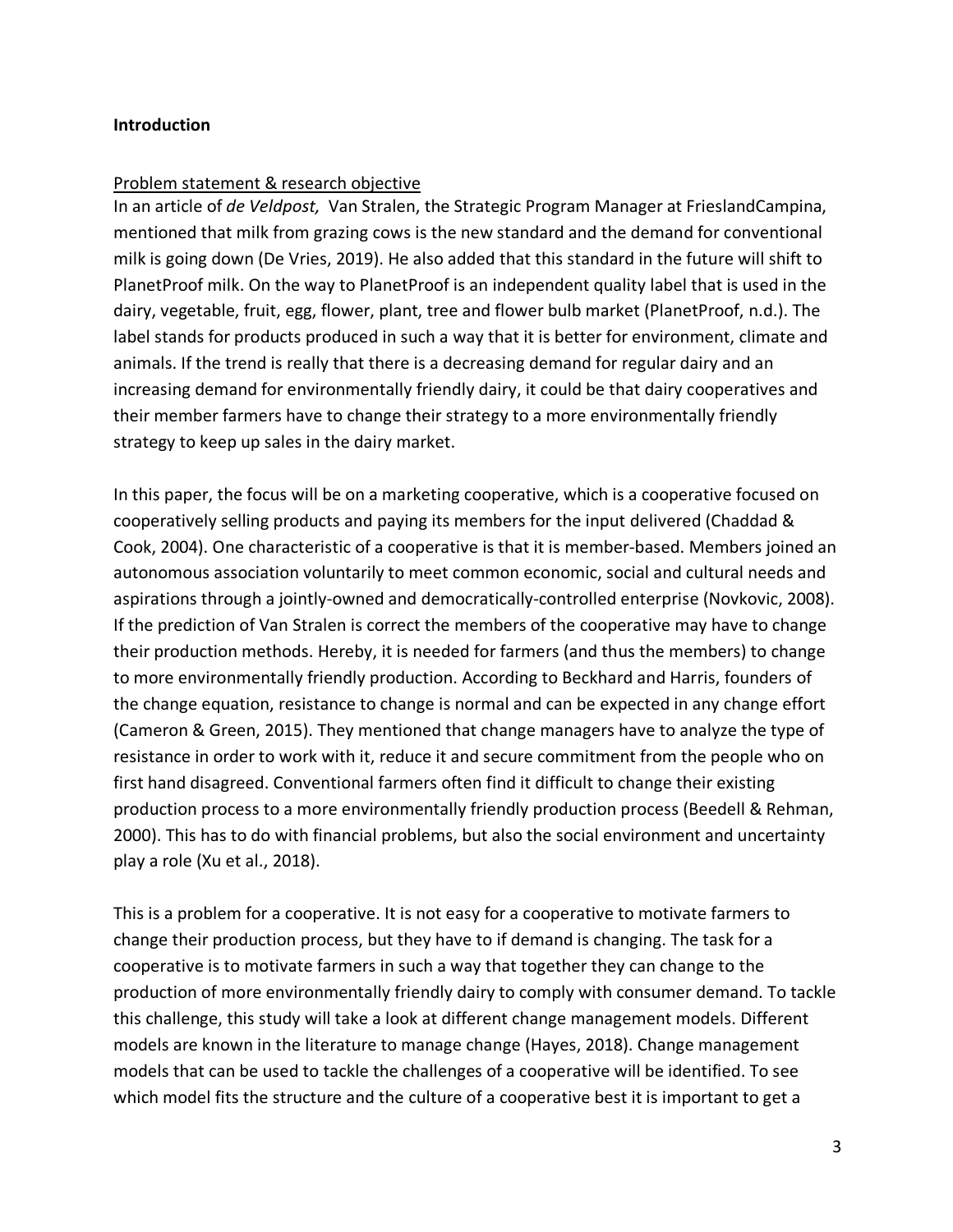good understanding of this specific structure and culture. Hereby, this study will look into the structure and culture of a cooperative and gather specific characteristics of a cooperative. Furthermore, information will be gathered about the reasons why farmers are not able to convert to more environmentally friendly farming through a literature review. It is important to know what the current reasons are for farmers to not convert to know how to change it. This information combined with the information about cooperatives and change management models will try to give a guide to the cooperative on how to motivate farmers. This will also be inspired by the current sustainability strategies of cooperatives.

## Research questions

From the problem statement the following research question can be formulated:

- How can a cooperative motivate its member dairy farmers to change from conventional to more environmentally friendly farming based on change management models?

To answer this main question the following sub-questions are formulated:

- 1. What are characteristics of a cooperative?
- 2. Which change management models can be found in the literature and are they usable for the marketing cooperative?
- 3. Which reasons, farmers have, not to convert to more environmentally friendly production can be found in the literature?
- 4. How can the cooperative support its members to reduce the reasons not to change?

# Definitions and basic concepts

In this part definitions and basic concepts will be explained to get a clear understanding of the topics of this study. These definitions and basic concepts will make the coming parts in this study clear and understandable.

Many different ways of defining organizational change can be found in the literature. One way is: organizational change is the movement from the old and known situation to a new and unknown situation (Hussain et al., 2018). Because the future of change is uncertain people often do not support change because it is against the status quo. This is why these people need to get motivated to change their behavior and mindset. Different change management models can help with this movement. Theories of change are often used by organizations to modify their strategies, processes or structures. Furthermore, organizational change can be classified into internal and external change (Tainio, 1999). Internal change focusses on improving staff's attitude and behavior and upgrading organizational culture. External change focusses on achieving goals, steady growth and better performance.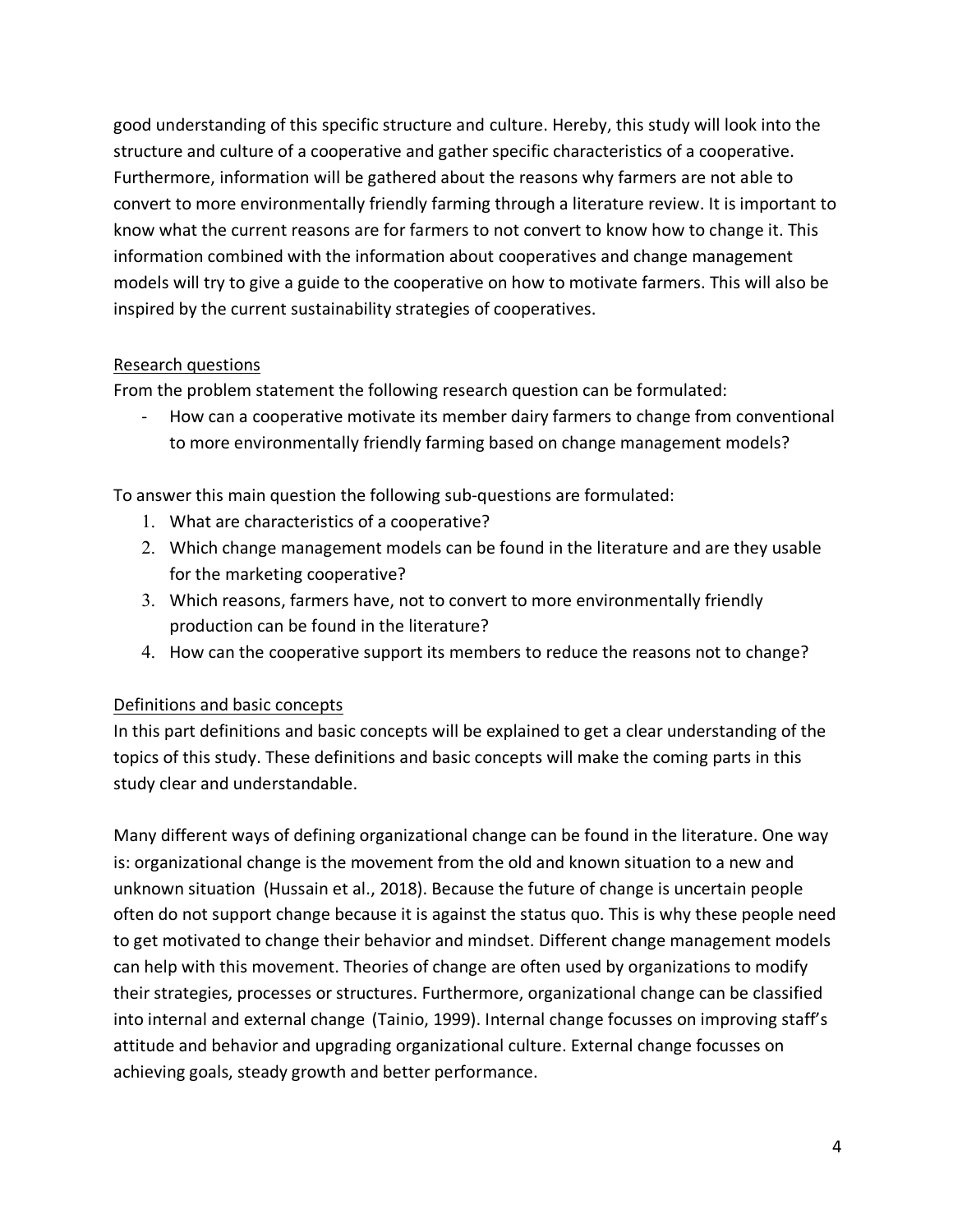As shown before, the change management models should be applied to the structure of a cooperative. It is thus important to understand what a cooperative is. the International Cooperative Alliance (ICA) in 2005 defined a cooperative as "an autonomous association of persons united voluntarily to meet their common economic, social and cultural needs and aspirations through a jointly-owned and democratically-controlled enterprise" (Novkovic, 2008). In the first chapter the cooperative will be more deeply explained.

A definition of dairy according to EU regulation is a collective term for milk, milk products and composite products (Baltussen et al. 2014). Cooperatives sell the dairy products to their customers. FrieslandCampina, for example, sells dairy-based products to producers and consumers worldwide (FrieslandCampina, n.d.). These dairy-based products are produced with the milk collected from their 18,261 member dairy farmers. This makes FrieslandCampina one of the biggest dairy companies in the world.

## Methods

In this study, a literature review and an analysis of existing theories will take place. This literature review will be based on the way Blumberg, Cooper and Schindler (2011) describe a literature review. Blumberg and colleagues state that a literature review has five steps.

- 1. Define the dilemma
- 2. Identify the key terms relevant to the dilemma
- 3. Apply these key terms in searching indexes to identify sources
- 4. Locate and review those sources for relevance
- 5. Evaluate the value of each source and its content.

These steps will be followed to find literature that will answer the main and sub-question.

To start the literature review the dilemma should be defined. This dilemma you can find in the problem statement, research objective and main and sub-questions. Some of the terms relevant to the dilemma are described in the definitions and basic concepts parts, but there are more key terms. To find literature for the first sub-question the terms (agricultural/dairy) cooperative and characteristics will be used. For the second sub-question books about organizational change and change models will be used to identify different models. The most important and relevant models will be used as search term to get more information about the models. The identified models will be compared with a list of characteristics of a cooperative. This will be done to review if a model is usable for the marketing cooperative. In the third subquestion the key terms will be farmers, limitations, conversion, environmentally friendly farming or sustainable farming. In the last sub-question the sustainability strategy of different dairy cooperatives is analyzed. These strategies will be retrieved from the website of the cooperative.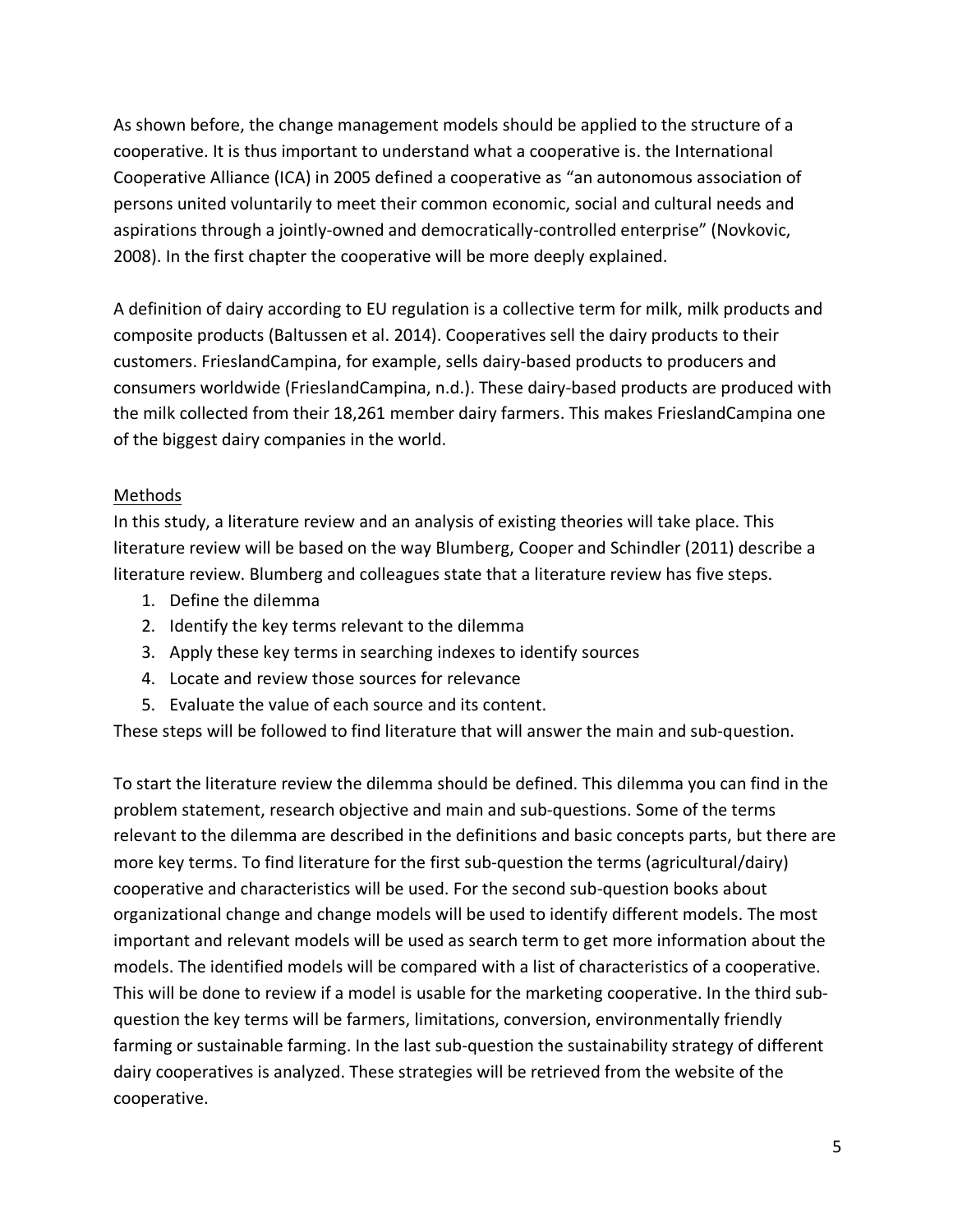The literature will be searched in two databases: Scopus and Google Scholar. Scopus will be the main database used because it has a wide and complete selection. Google Scholar is less complete but can give relevant and up to date papers. This database will be used to get some relevant information especially for the second and third sub-question when the fundament of the chapter has been written. During the fourth step, the relevance of these papers will be decided. The question asked here is: what is the information given and is it new information about the topic. When a paper is relevant Blumberg and colleagues add that you can also look at which papers the written paper cited. Also here the question should be asked if the paper is relevant. That is: the cited paper is older, so should be relevant at the current time and should add new information about the topic. In the last step, the sources should be evaluated. The information gathered has to contribute to answering the main and sub-question. If a source passes the steps it will be used. Furthermore, it should be decided if more sources are needed to answer the sub-question or that, with the information found, the sub-question can be answered. Eventually, all information gathered and used in the three sub-questions should lead to the conclusion and the answer of the main question.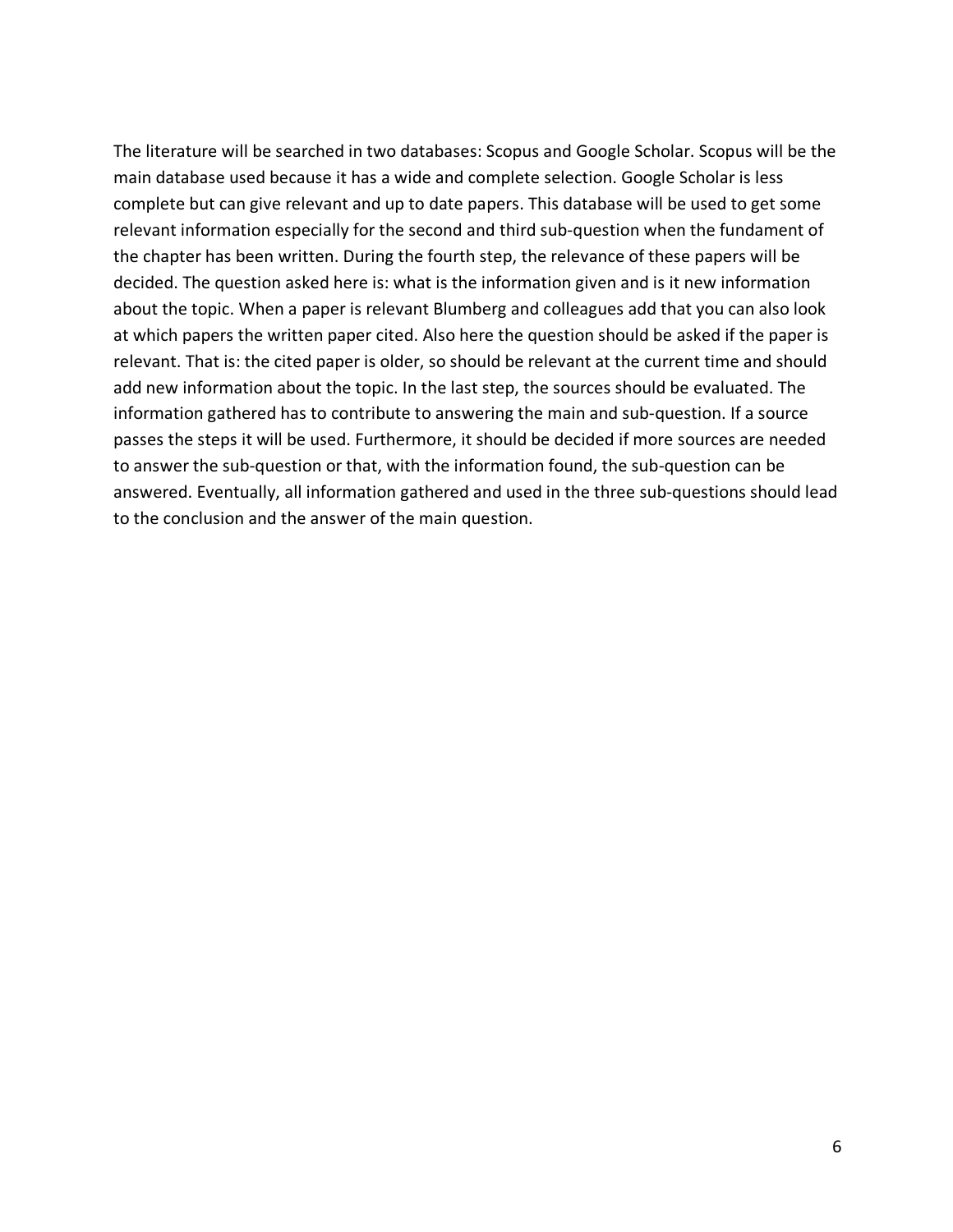## **Chapter 1 – The cooperative**

In the literature the framework of a cooperative is identified through different theories, there is not one clear definition for a cooperative. This could mean that there is just not one clear cut cooperative, but that differences can be found between cooperatives or that it is hard to identify the structure of a cooperative with just words.

At the beginning of the study of cooperatives, cooperatives were seen as a form of vertical integration by farmers (an extension of the member firms) (Staatz, 1987). Now the literature shifts more towards a cooperative being a hybrid organization. Cooperatives are different when it comes to markets and hierarchies, neither markets nor hierarchies can define the characteristics of a cooperative (Ménard, 2007). In other words, a cooperative is placed between markets and hierarchies. This means that they blend market-like mechanisms with hierarchy-like instruments (Chaddad, 2009). You can find that cooperatives often use marketlike mechanisms like separated ownership and high-powered incentives with hierarchy-like instruments like administrative controls, authority and common staff in a central structure. Because of this principle, a cooperative is often referred to as a hybrid organization.

The underlying characteristic of a hybrid organization is that farmers maintain autonomous property rights and their associated decision rights on most assets but they also share some strategic resources (Ménard, 2007). This means that hybrids have to have tight coordination which goes beyond normal market arrangements. There is often a balance between autonomy and interdependence. This balance results in the three pillars of hybrids: they pool resources, they coordinate through contracts, and they combine competition with cooperation. You can find differences in the structure of a cooperative, but most cooperatives do comply with the three pillars. First, farmers pool some resources at the processing level and are more autonomous at farm level. Second, most cooperatives have some sort of contract to coordinate the actions of its members. Third, a cooperative often gives its members some sort of autonomy of decisions. The dangerous part about the third pillar is that the reputation of the whole cooperative can be at stake through this autonomy. This means that as a member you have to trust that your fellow members stick to the rules to keep up the reputation of the cooperative. If there is no trust between the cooperative and its members and between members, a cooperative could be less successful

In 2005 the International Cooperative Alliance (ICA) defined a cooperative as "an autonomous association of persons united voluntarily to meet their common economic, social and cultural needs and aspirations through a jointly-owned and democratically-controlled enterprise" (Novkovic, 2008). Seven principles are recognized worldwide which describe the structure of a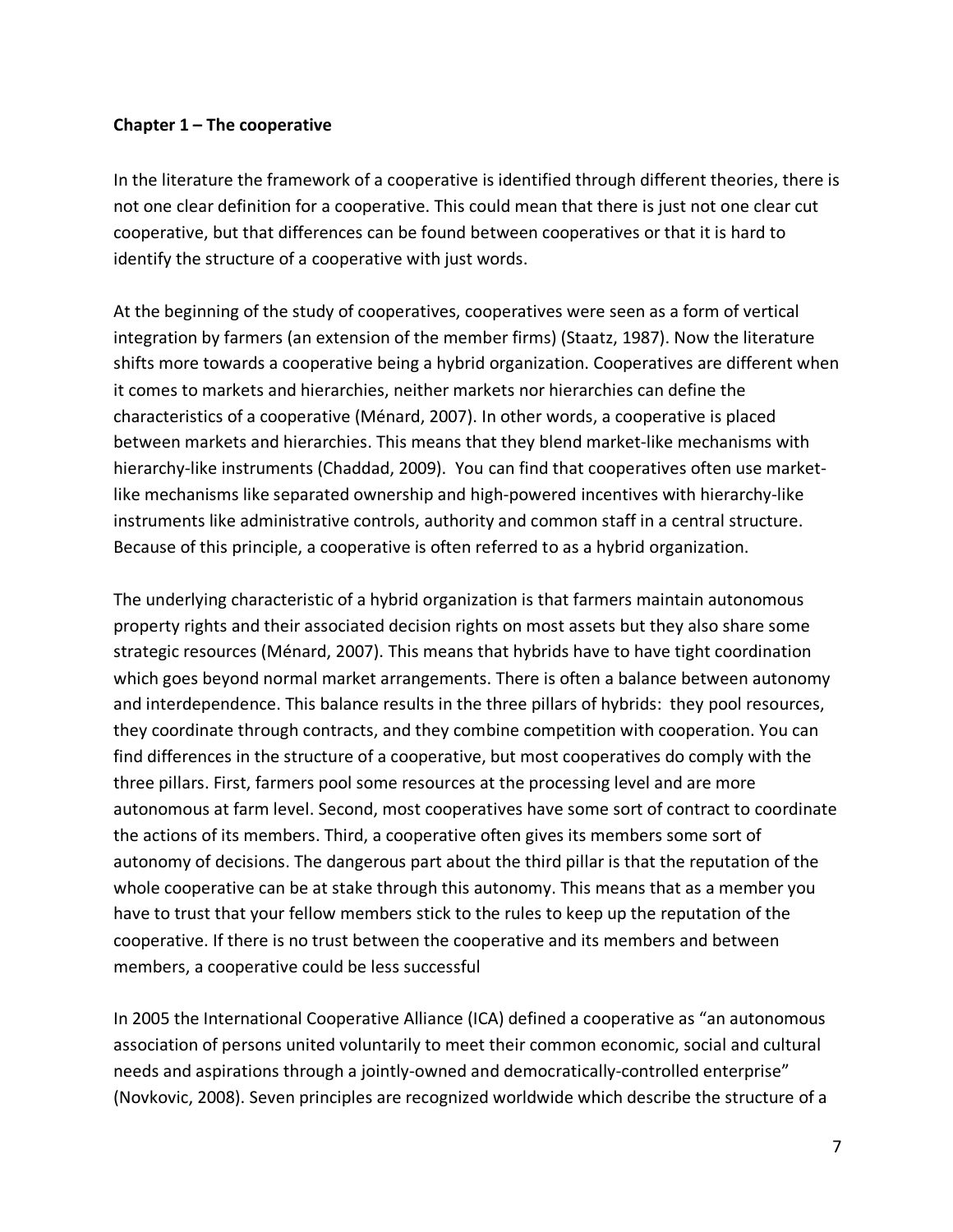cooperative: voluntary and open membership, democratic member control, member economic participation, autonomy and independence, provision of education, training and information, cooperation among cooperatives, and concerns for the community. From which the first three are mostly recognized by cooperatives.

Dunn (1988) stated that the unique character of a cooperative and the biggest difference with other businesses is the relationship between users and owners and control interests. In a cooperative the status of user, owner and control can all be within the same person. Based on this Dunn created the three principles of a cooperative.

- The User-Owner Principle: The people who own and finance the cooperative also use the cooperative
- The User-Control Principle: The people who control the cooperative are the people who use the cooperative
- The User-Benefits Principle: The cooperative's sole purpose is to deliver benefits to its users

The principles are interrelated which means that every principle must be seen as a part of an integrated whole. From these principles Dunn formed a simple definition: "A cooperative is a user-owned and controlled business from which benefits are derived and distributed on the basis of use". Besides the principles Dunn comes with several important concepts for a cooperative: voluntarily joined members, the understanding of members to mutually achieve the cooperative's goals, the cooperative should serve the expressed needs of the users and the control should be effective and active.

Another common approach used to identify the cooperative is the transaction cost approach. The transaction cost approach looks at the actual cost of outsourcing the production and tries to minimize the production and handling costs (Staatz, 1987). When using the transaction cost approach as basis Staatz came to the following three characteristics of a cooperative: the farmers are the major users of the firm's services, the benefits a farmer receives from committing capital should mostly be financially based, and the organization is democratically controlled. Nilsson et al. (2012) continued on the work of Staatz. He states that the three principles stated above are indeed the characteristics of a cooperative and that literature who add different characteristics, when defining a cooperative, often have a specific type of cooperative in mind. Initially, the cooperative was designed to reduce people's transaction costs which makes the transaction cost approach a good base, according to Nilsson. Hereby, it is important for members to trust each other to make a cooperative work.

According to Valentinov (2004), you can look at a cooperative through the social capital theory. This theory can be seen as the norms, values, and trust intertwined in a specific structure (in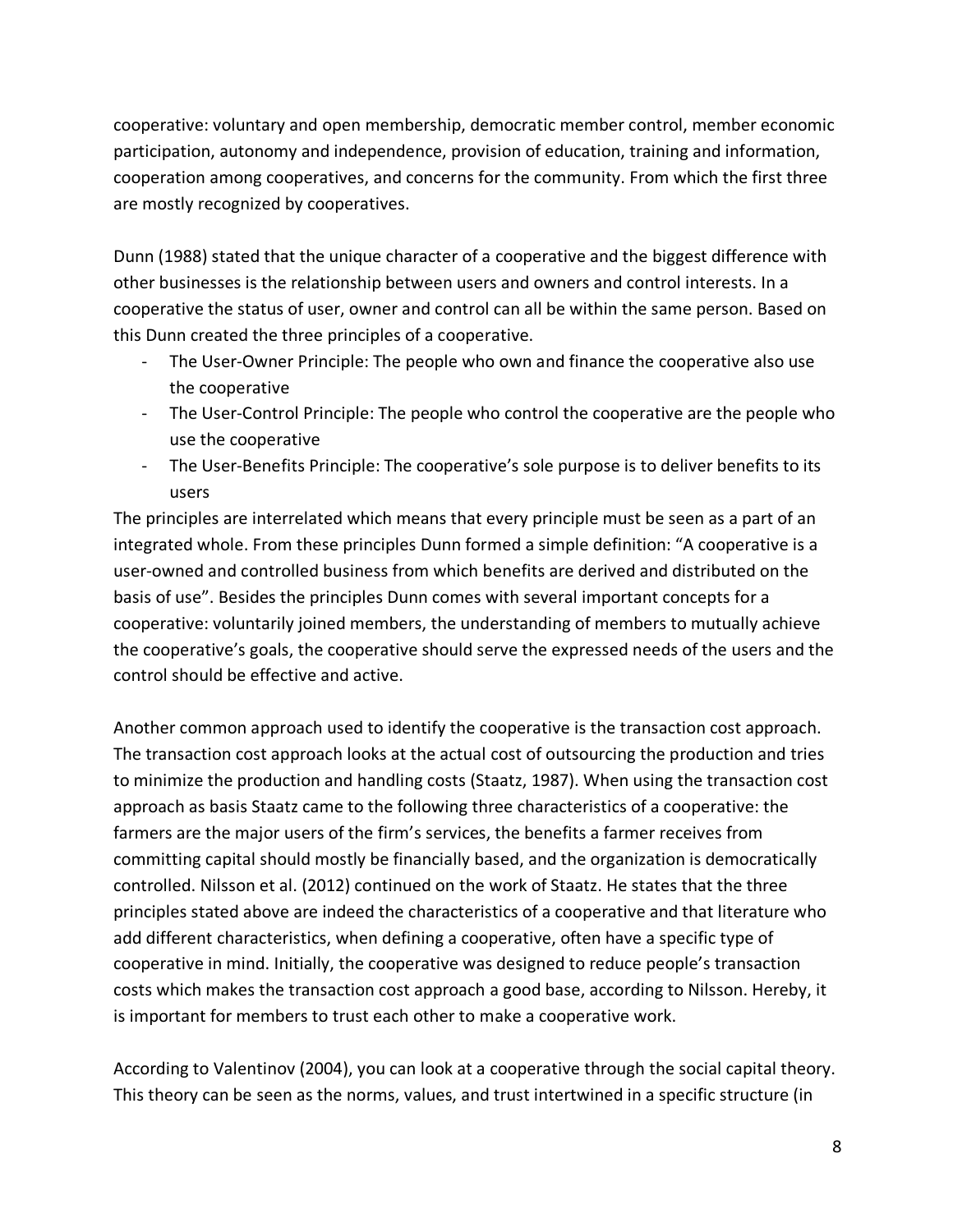this case the cooperative). He mentions that social capital performs the same organizational role for cooperatives as price and authority relations play a role for markets and hierarchies respectively. Valentinov also mentions that social capital is the basis of every cooperative. Nilsson et al. (2012) also find social capital the foundation of a cooperative. They add that the social capital theory can explain why for example cooperatives are failing. Most large and complex cooperatives are losing social capital which results in less mutual benefits, less collaboration, and less trust in the cooperative by its members. When expanding as a cooperative it is thus possible to lose social capital.

When summarizing the different articles a few elements come back:

- Member-based organization
- Members are autonomous at farm level
- Members share resources at processing level
- Members have a voice and vote in decision making
- The cooperative coordinates the actions of its members

## Answer to the sub-question

This chapter tries to find the specific characteristics of a cooperative. Comparing the different articles you can conclude that cooperatives have members who voluntarily joined and who have their own property at farm level and shared resources at the processing level. Members also have a voice and vote in the decision making of the cooperative. Furthermore, the cooperative blends market-like mechanisms with hierarchy-like instruments, which makes it possible to specify a cooperative as a hybrid organization. Specially more recent literature focusses on the role social capital plays in a cooperative. These articles state that social capital is the basis of a good working cooperative because it results in trust and collaboration. Fellow members have to stick to the rules to keep up the reputation of the cooperative, which makes trust an important factor. The cooperative has to check that members stick to these rules. The elements summarized at the end of the chapter give a view of the structure and culture of a cooperative. These elements will be used in the second chapter to see is the models are usable for the specific structure of a cooperative.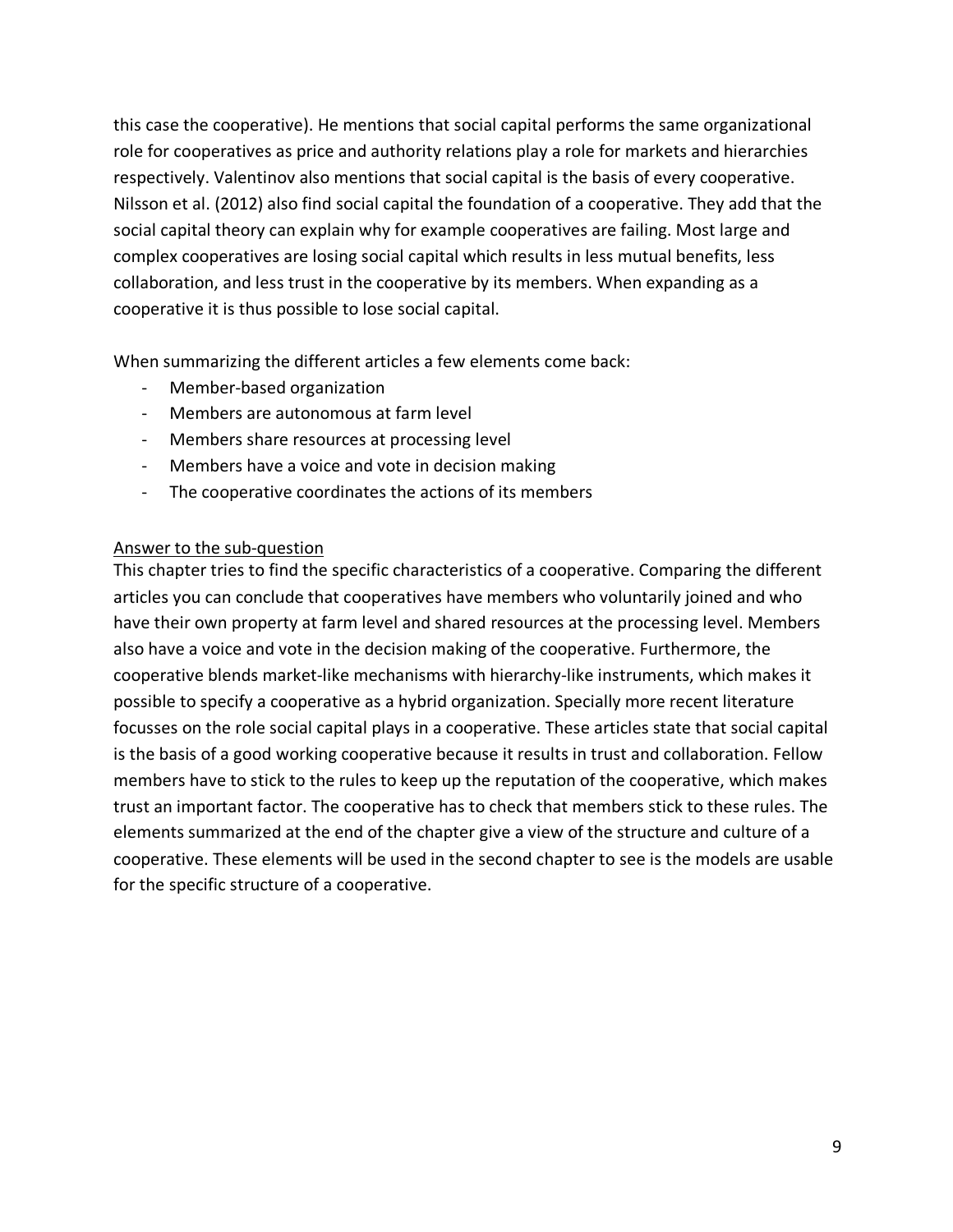## **Chapter 2 – Change Management Models**

In the literature, multiple change models can be recognized. Change models help motivate change successfully in an organization (Hayes, 2018). The models help to identify issues that need to be changed or it helps raise questions that can be used as reflection. Any change process should start with the awareness of the need for change (Brisson-Bank, 2010). To start the change process a complete assessment of the current situation is needed. This assessment should include an overview of what initiated the need for change and an overview of which question should be answered to determine the best course of action to follow. This should lead to a change model that best fits an organization. Several well-known change models will be described in this part. After the change models are described a discussion will be made if the models are applicable to the structure and culture of the cooperative. To do so the characteristics of the models and the characteristics of the cooperative summarized in chapter one will be used.

## Lewin's Three-Step Model

Lewin in 1947 developed one of the first and most famous change models (Bridgman, Brown & Cummings, 2016). This model is called the 3-Step Model. The model consists of three steps: unfreeze, change and refreeze. It is the most classic approach to manage change.

In the unfreezing stage, you unfreeze or unlock the existing level of behavior (Hayes, 2018). To do so, existing behavior and attitudes have to be recognized (Brisson-Banks, 2010). Furthermore, this step also focusses on which threats exist for people and how to motivate those affected by threats to change. As a change manager, you have to overcome individual resistance and restraints from group conformity. When a clear overview of the situation within a company is given the second stage will be reached. The second stage is the changing stage. In this stage, you develop new responses based on new information (Brisson-Banks, 2010). Put simply: you move to a new level (Hayes, 2018). During the change process, employee involvement could play a big role (Hussain et al., 2016). Employee involvement tries to increase the input of members into decisions that affect the performance of the organization and its employees' wellbeing. Rewards, power, information, knowledge and skills can promote employee involvement. Leader's transparency could also play a big role in a change process. It gives employees trust and gives them the feeling that they should take control during change. An active role given to employees makes them embrace change more easily. Besides the role of employees, the right leadership also plays a role in a change process. Key activities are: motivating change, creating a vision, developing political support, managing transition and sustaining momentum during implementation and refreezing. The resistance of employees or the openness to change should influence the way leadership should be in an organization.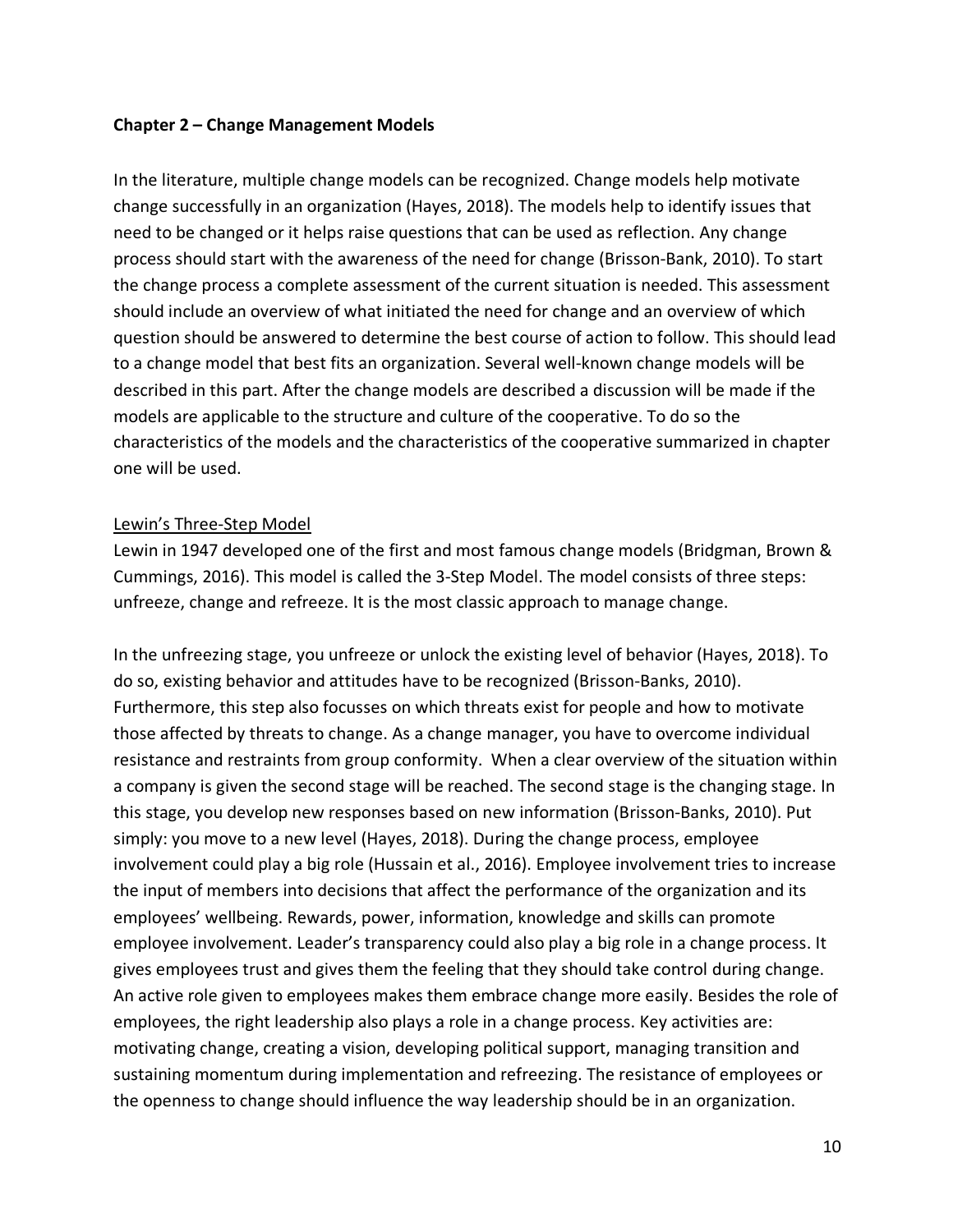In the third and last stage, the refreezing process starts. When the new level is reached you refreeze the new behavior (Hayes, 2018). A new stable has to be found where people accept the new culture and work with the new methods to reach goals (Brisson-Banks, 2009). Hereby, feedback and incentives which reward changed behavior could be important (Hayes, 2018). It is likely that change is short-lived and that employees will go back to their old behavior when feedback and incentives are not given. Also, a celebration of the new organization could be held to make everyone feel appreciated for their part in the change and to keep employees interested in sticking to the change (Brisson-Banks, 2009).

Over the last years, organizational change has become harder through global competitive markets, exponential technological escalation, environmental downturn and uncertain consumer confidence (McAleese, Creed & Zutshi, 2013). This also results in the pace of change being faster than ever before. Criticism for the three-step model of Lewin is that the refreezing stage is not as relevant as it was before, it is more often seen as out-of-date. Instead of refreezing, a continuous open learning system should be created.

# Lippitt's seven-step model

In 1958 Lippitt, Watson and Westley continued on the work of Lewin's Three-Step Change Theory (Hayes, 2018). They changed the three-step theory into a seven-step theory with the focus on the role and responsibility of the change agent (Szabla, 2017). Change agents are chosen to overcome resistance of other members and encourage them to adopt new practices (Battilana & Casciaro, 2012). The seven steps are (Szabla, 2017):

- 1. Develop a need for change (unfreezing)
- 2. Establishment of a change relationship & Assess the resources and motivation of the change agent
- 3. Diagnosis of the problem (moving)
- 4. Establishing goals and intentions of action (moving)
- 5. Initiation of change efforts (moving)
- 6. Generalization and stabilization of change (freezing)
- 7. Achieving a terminal relationship and let go of the change agent

The seven steps of Lippitt et al. are pretty straightforward. However, some steps might need some extra explanation. Step two requires the willingness and motivation to change to be accessed. The change agent in this step has to look at its resources and motivation to lead to change. In step three, four and five the real moving starts. In the third step the change should be diagnosed, in the fourth step the change should be started, in the fifth step this change should be spread. This leads to the sixth step and the refreezing part where the change should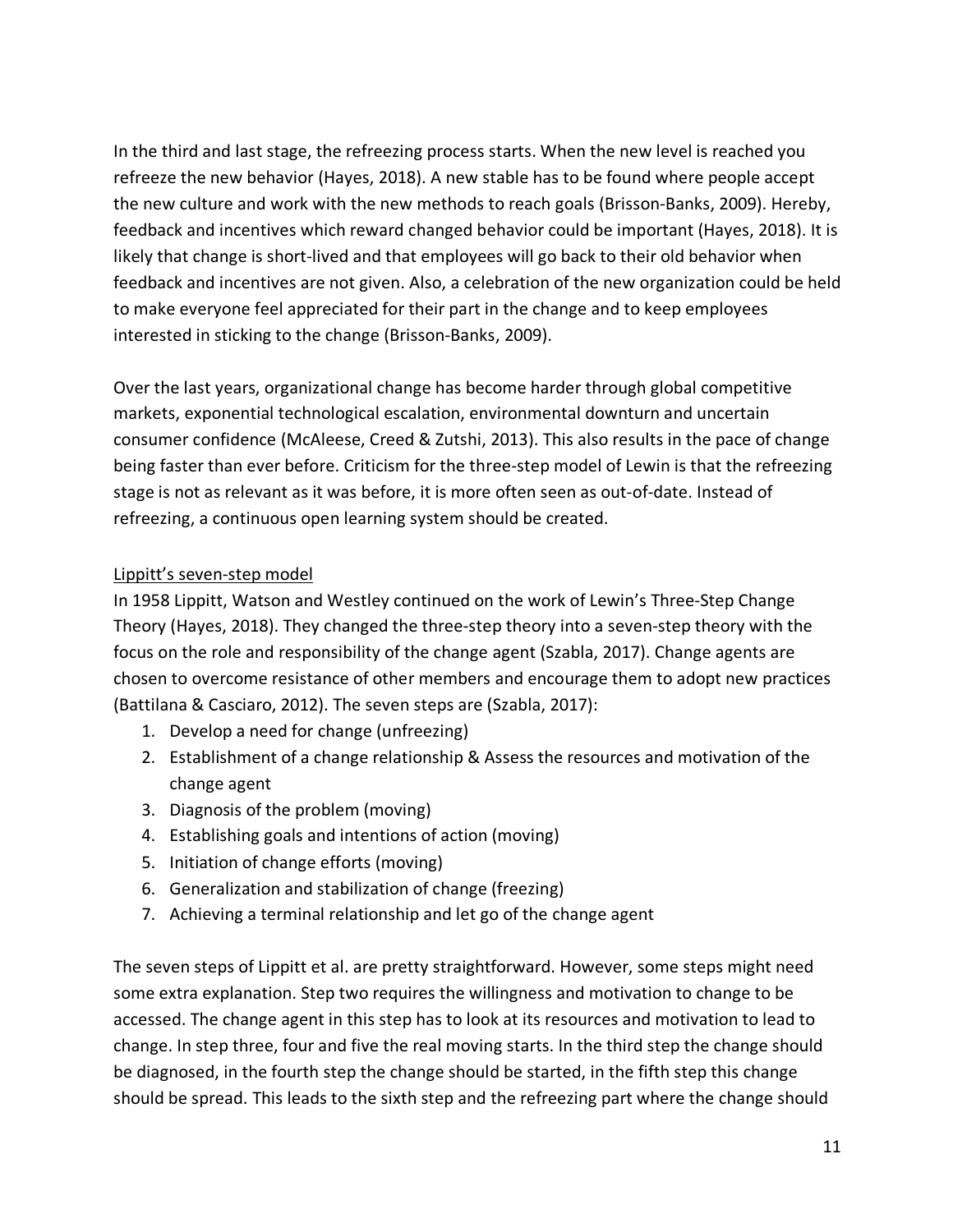be maintained. In the last step the change has become part of the organizational culture. This means that the change agent should part with the organization. Critics say that Lewin's change model is over-simplifying the process (Cummings, Bridgeman & Brown, 2016). Lippitt et al., therefore, created a more extensive model to help an organization lead change.

## Kotter's Eight-Step Model

In 1996 Kotter invented the eight-step model which became one of the most popular models at that time and is still widely used by managers (Appelbaum et al., 2012). According to Kotter leaders who transform a business successfully do eight things right and in the right order (Brisson-Banks, 2009). He also states that the biggest mistake managers make is that they are trying to change an organization without sharing the urgency to other managers and employees. People will not change if they do not see the need to change (Appelbaum et al., 2012). The eight steps are:

- 1. Establish a sense of urgency by managers and employees
- 2. Form a powerful guiding coalition
- 3. Create a clear vision
- 4. Create strategies to achieve the created vision
- 5. Share the vision with managers and employees and empower people to act on the vision
- 6. Focus on short term wins
- 7. Intensify the wins to produce more change
- 8. Maintaining the change

A few things are important to keep in mind when using this model. No person is capable of leading and managing a change on its own, the right people should be put together to lead the change (Appelbaum et al., 2012). A guiding coalition is created to do so. This group should be formed out of people with enough power to lead the change and they should be encouraged to work together. In this group, expertise, creditability and leadership are important components. During the fifth stage, when the vision is shared, communication is important. Appelbaum et al. state that communication reduces uncertainty and can affect the type of response from negative to positive. When empowering people to act on the vision obstacles should be getting rid of, systems or structures which undermine the vision should be changed and risk-taking should be encouraged. During the sixth and seventh step people should be aware to not declare victory too soon because of the short term wins. Eventually, long-term wins are needed to reach goals. After people start getting used to the change and showed new behavior it is important to make sure the change stays. Most important is to anchor the new approaches in the culture. To do so, employees should reflect on their new attitudes and behavior and how it helped the change. The next generation should see the changed situation as the status quo.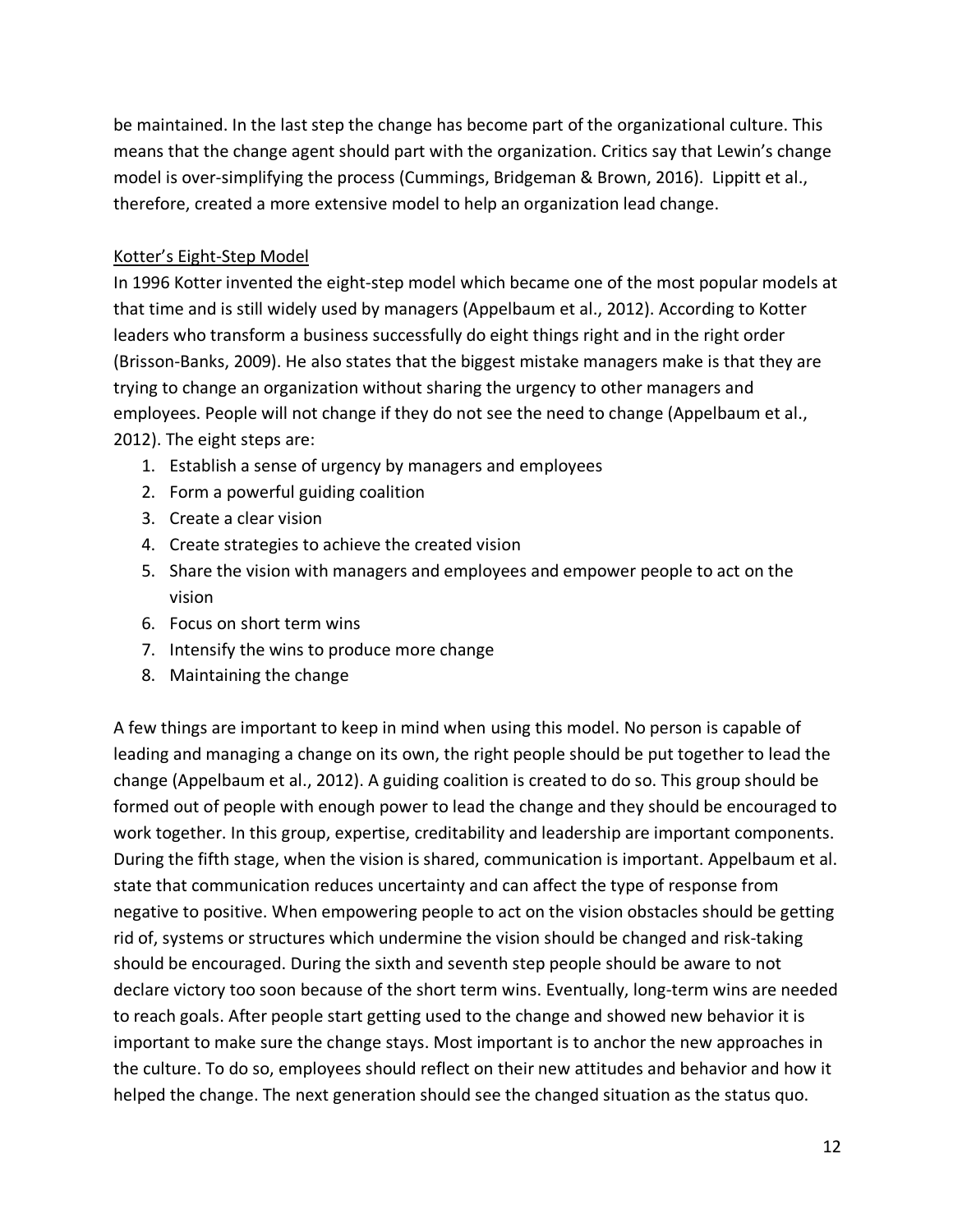One limitation of Kotter's eight-step model is that it is mostly applicable to situations where fundamental changes are needed because of changes in the market environment (Appelbaum et al., 2012). It might thus not be useful for every change situation within an organization. Furthermore, the approach is quite static. Kotter argues that the steps should be followed in sequence. By this, he means that the second step will not be successful if the first step is not handled well. However, some steps might not be applicable to a situation or companies feel like the step does not fit well within the culture of the company. This might result in organizations skipping a step, while Kotter stated that skipping a step will give a negative influence on the result.

## Grandori and Furnani's organizational design

Grandori and Furnani (2008) designed an approach that sees any organization as different building blocks that can be combined in different ways to come to different results. This is to make to an organization more flexible. Four types of organizational elements can be recognized: Market-like elements, bureaucratic elements, communitarian elements, and democratic elements. Normally, these elements are used to identify the organizational design of an organization. In this part, the approach of Grandori and Furnani will be used to see how these elements can help with motivating change in a cooperative. Especially the democratic elements make this framework suitable for a cooperative because cooperatives are often member-based with a democratically governed organization (Cechin et al., 2012). Table 1 gives an overview of the model.

One way for a cooperative to motivate its members to change is through market-like elements. Market elements focus on highly powered incentives with minimal communication used (Grandori and Furnani, 2008). You can classify it as pay for performance. Pay for performance gives workers rewards based on their efficiency and should increase workers' productivity, efforts and earnings (Cornelissen et al., 2011). You can also motivate change in a cooperative through bureaucratic elements. Bureaucratic elements focus on creating predictability, transparency and accountability (Grandori and Furnani, 2008). The focus is more on authority. Another way to motivate change is through communitarian elements. This focusses on teamwork and knowledge sharing. A community consists of different people who are coordinated by norms which developed over the years (Kandori, 1992). These norms coordinate the actions of the people in the community. Here it is important for community building to homogenize judgments and interest through identity building and knowledge-sharing practices (Cechin et al., 2012). The last way to motivate the change to environmentally friendly production is through democratic elements. Democratic elements are all about equality (Grandori and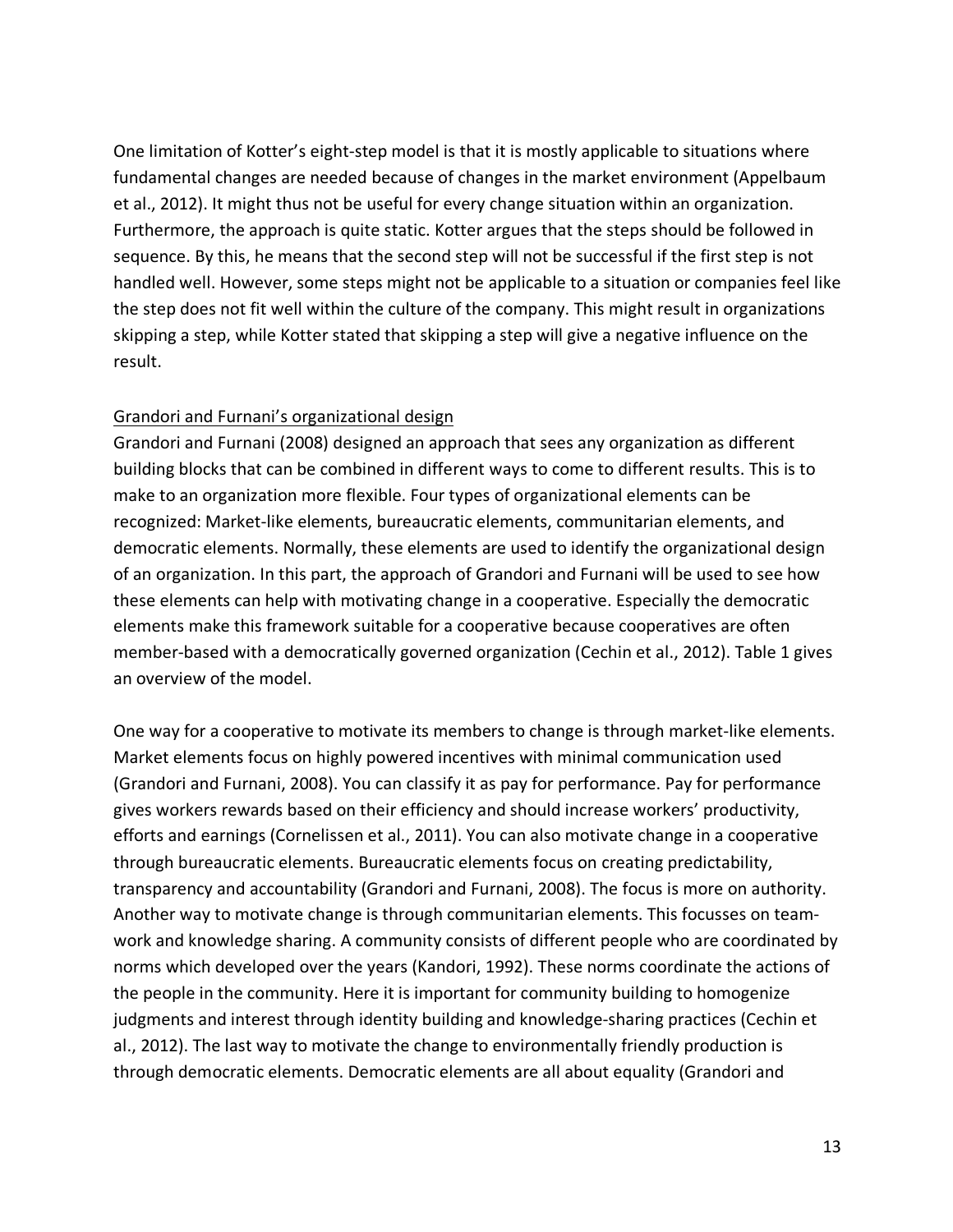Furnani, 2008). Most important are equally distributed property and decision rights. Also voice giving is an important part of democracy.

| Type of element              | <b>Type of motivation</b>                |  |  |  |
|------------------------------|------------------------------------------|--|--|--|
| Market-like elements         | Highly powered incentives<br>-           |  |  |  |
|                              | Minimal communication used<br>-          |  |  |  |
| <b>Bureaucratic elements</b> | Predictability<br>-                      |  |  |  |
|                              | Transparency                             |  |  |  |
|                              | Accountability                           |  |  |  |
| Communitarian elements       | Team-work                                |  |  |  |
|                              | Knowledge sharing<br>-                   |  |  |  |
| Democratic elements          | Equally distributed property rights      |  |  |  |
|                              | Equally distributed decision rights<br>- |  |  |  |
|                              | Voice giving<br>-                        |  |  |  |

Table 1. Overview of Grandori and Furnani's organizational design model

## The Nudge Theory

In 2008 Richard Thaler and Cass Sunstein wrote a book about the nudge theory. In this book, Thaler and Sunstein discuss how government agencies and private organizations can direct individuals towards a certain action (Hausman and Welch, 2010). A nudge is a way to influence people to change behavior without forbidding anything or changing people's economic incentives. Over the years the nudging theory has also been linked to organizational change. When trying to change, managers can use the nudge to influence the decision making of people so that they make better choices for the organization without forcing them to do so (Hall-Ellis, 2015). This will make people more satisfied and involved with the organization. A good nudge can eventually change the behavior of an individual. In short, a nudge triggers people to change. This can start small but eventually widens out over the whole organization. Hereby it is important to let go of any bureaucratic decision-making because people have to make choices on their own and should not be forced to do anything.

Nudging is not an easy way to change behavior in an organization. It will take time and careful planning to come up with a good nudge and you are limited in options (John, 2018). You do not know how people are going to react to the nudge and you cannot force them to change because of the concept of a nudge. This is why the nudge theory can bring uncertainty. Furthermore, you have no influence on who will take the nudge, it could be that if more people started to fall for the nudge that others also follow because it becomes the norm (Nagatsu, 2015). This is, however, not always the case. It can take a long time before the changed behavior becomes the norm. It can also be difficult to keep the behavior because nudges are known to sometimes only have a temporary effect (John, 2018).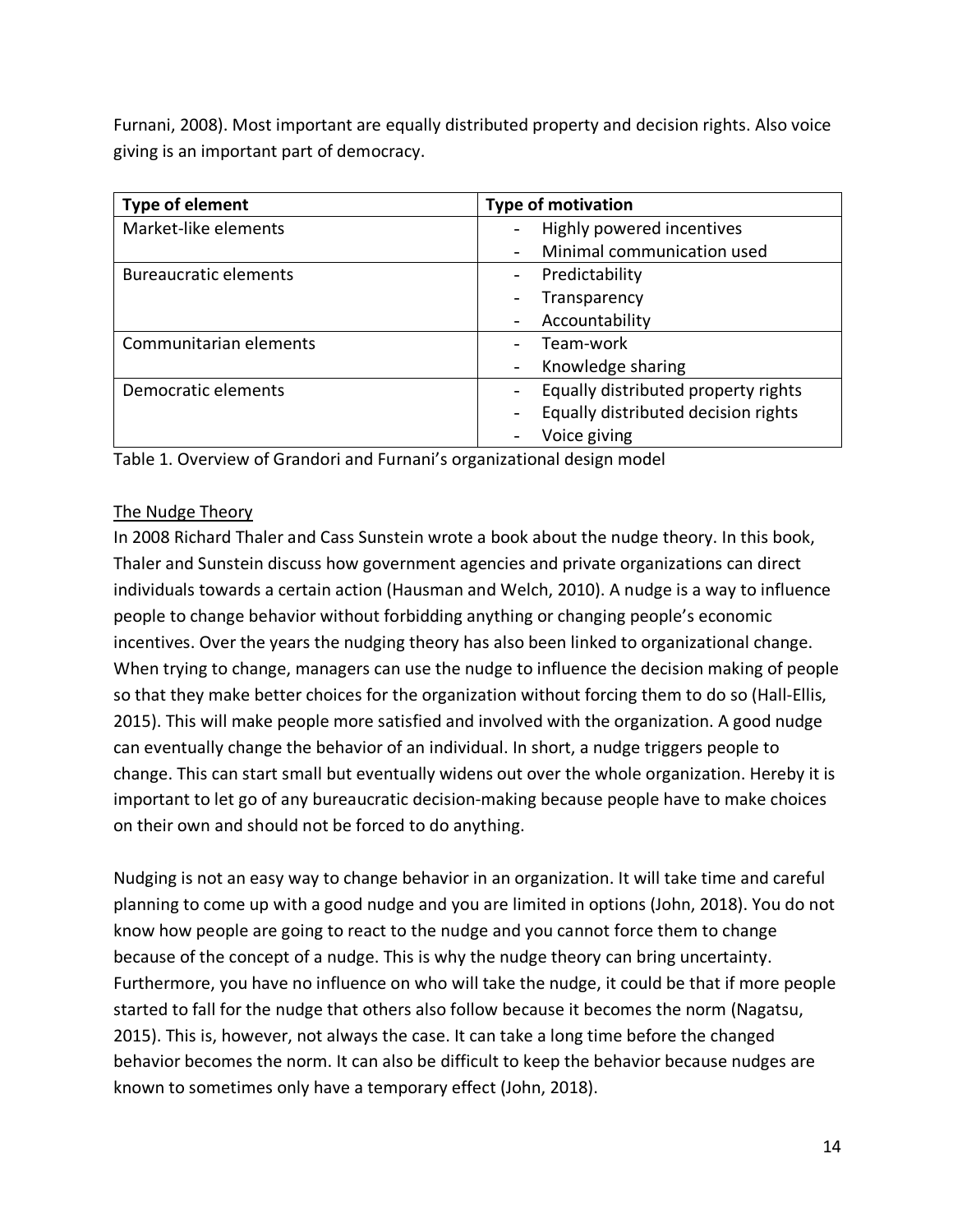## Applicability of the models

The different models described above are focused on internal change, change that management and its employees have to make. This research focusses on cooperatives, thus the changes management and its members have to make. This is a different relationship than the management-employee relationship. The difference is that members are owners of the cooperative and they have voice and vote in the decision making, the status of user, owner and control can all be within the same person (Dunn, 1988). This principle makes it hard for the cooperative to force members to change.

In this part, a link will be made between the different models and the specific organizational characteristics of cooperatives. To see if the models are suitable they will be analyzed based on the specific characteristics of the models described above. Furthermore, the models should not interfere with the specific characteristics of a cooperative described in chapter one. These characteristics are:

- Member-based organization
- Members are autonomous at farm level
- Members share resources at processing level
- Members have a voice and vote in decision making
- The cooperative coordinates the actions of its members

Lewin's Three-Step Model could be applicable to the case of a cooperative. Lewin's model was never meant to be used specifically for organizational change. It was developed to analyze and promote change at different group, organization and societal levels (Burnes, 2004). This makes the model more flexible and applicable for different situations, thus also for the cooperative. Besides that, the model does not show any characteristics which could interfere with the characteristics of the cooperative. This model does give you steps to follow (unfreezing, changing, refreezing) but keeps it more in the middle of how to fulfill these steps. This can give the cooperative more options to bring change. Difficult about this model is that it is not easy to just unfreeze, change and refreeze the behavior of members (Cummings, et al. 2015). Critics say that the model may be over-simplifying the change process. Here lies the big challenge for the cooperative. In this case, the members are farmers who often have reasons not to convert to more environmentally friendly farming (Beedell & Rehman, 2000). Unfreezing their behavior might be hard. The second step will not be any easier, because then the real change has to happen. Here again, the reasons farmers have to not convert will not help when trying to change. If the cooperative succeeds in declining those reasons, it will have a better possibility of motivating farmers to change. During the refreezing stage, the cooperative should make sure that feedback is given to keep the change (Hayes, 2018).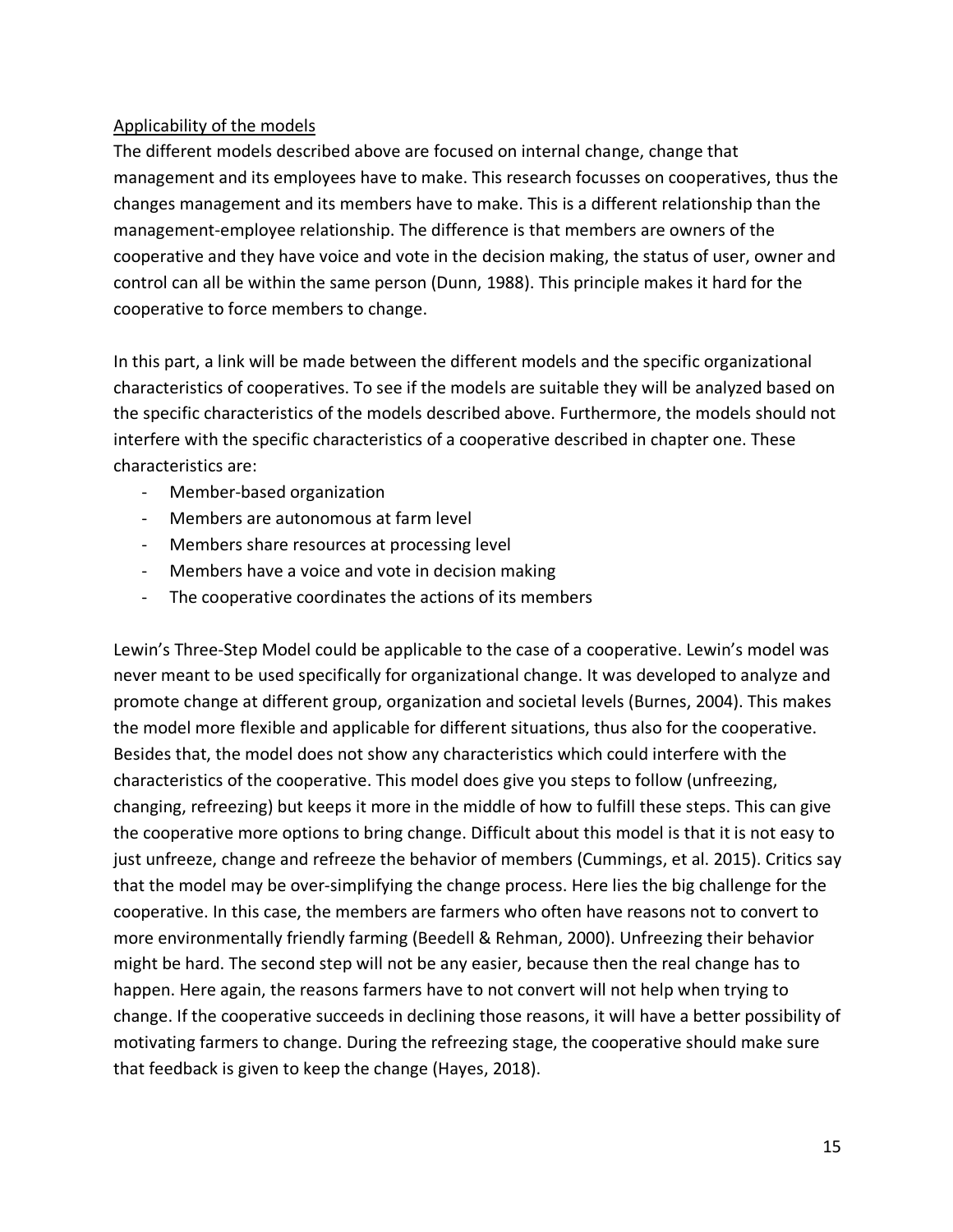The extension of Lippitt and colleagues seem to be less relevant for this case. Lippitt and colleagues assume that there is a problem in the first step of the model. You cannot (yet) speak of a real problem in this case. However, if the statement of van Stralen is correct and in the future only environmentally friendly production will be consumed a problem might arise. In this case, the model does not seem to interfere with the characteristics of a cooperative. The change agent could actually be useful in a cooperative. It could be someone that is trusted by the members and helps guiding the change. This could be an expert from the outside or a team of respected member farmers within the cooperative who want to lead the change. If you have one person or a group of persons who understands the farmers and knows how to unfreeze their behavior, you could set a step in the right direction when trying to reach the made goals.

Kotter's Eight-Step model is less basic than Lewin's model. As said before, Kotter's model is seen as static which might make it harder to change it to a different situation. Kotter stated that every step has to be followed in sequence to come to the best result (Appelbaum et al., 2012). It might be that in the case of a cooperative not every step is as useful. Furthermore, out of all models, this model is focused most on the manager-employee relationship. While the focus in this case will be on the relationship between the members and the cooperative as organization. Even though the model is described as static, the steps seem easy to adjust to the case of a cooperative. A change agent (in this model called a guiding coalition) can be useful as described in Lippitt's theory, visions can be created for employees as well as for members and short term wins are also creatable. An example of a short term win is convincing some (out of all) farmers to change. FrieslandCampina, for example, convinced some farmers to produce more environmentally friendly by giving them a higher price for their input (FrieslandCampina, n.d.). With a couple of modifications the model could be useful.

Grandori and Furnani's theory is flexible because of the four different elements. The elements can be used in such a way that it fits any organization, so also a cooperative. The elements are seen as building blocks for an organization. You can use them in such a way that it is possible to focus for example on members. Because of the building blocks and flexibility, the model does not have to interfere with the characteristics of the cooperative. The market-like elements focus, among other things, on incentives. For a cooperative, this could mean that they motivate its members through incentives, like pay for performance. For example, give a higher price to farmers who produce more environmentally friendly. The bureaucratic elements focus more on authority. For a cooperative this could mean forcing farmers to change to more environmentally friendly production. As a cooperative, you could ask members to change or leave, but this could go against the nature of a cooperative. This element could be interfering with the characteristic 'members have a voice and vote in decision making'. The third element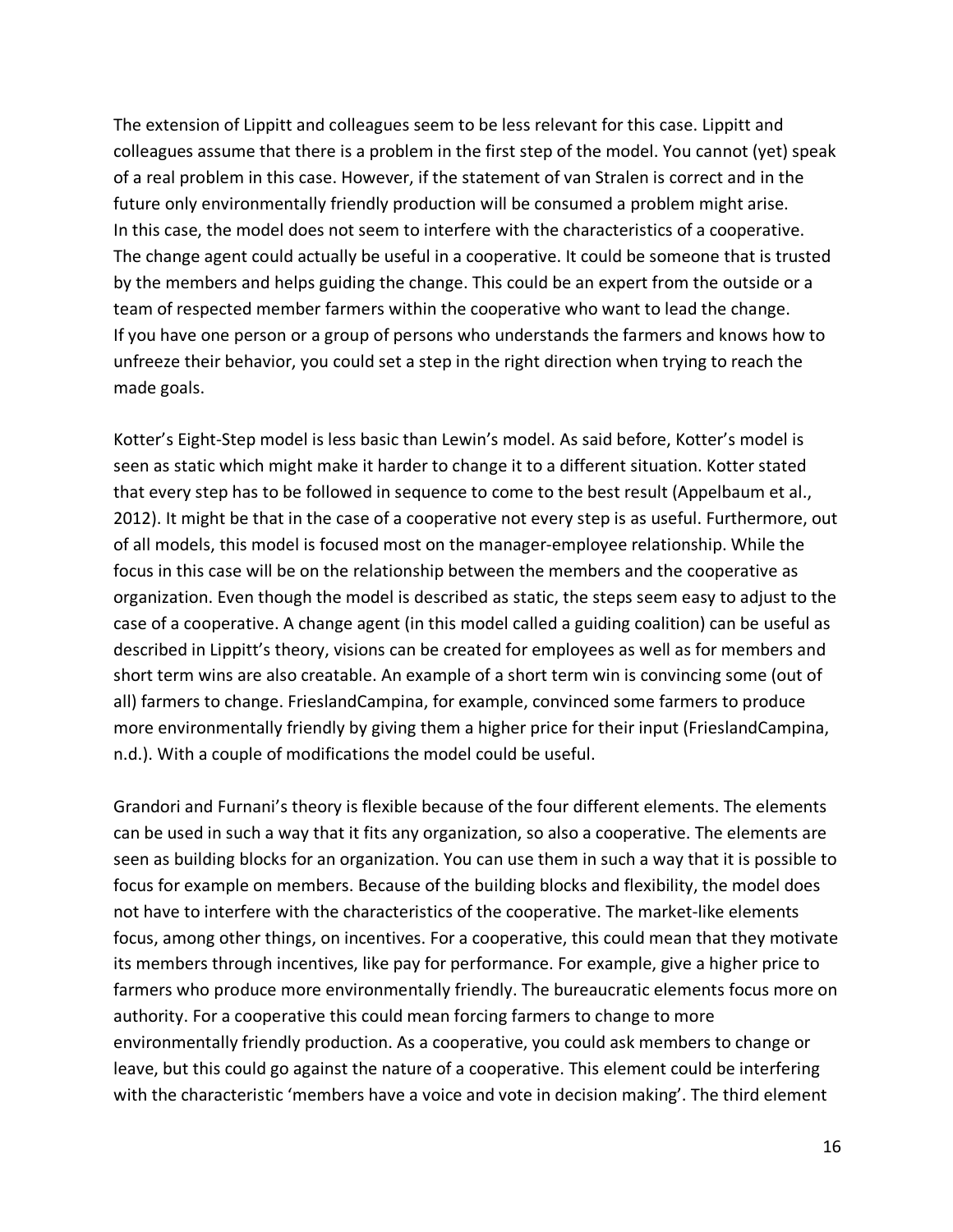is communitarian elements, which focusses on norms and the community. In a cooperative this community consists partly of members. This means that in a cooperative norms should arise which leads members behavior. The problem with this is that you cannot decide that something is the norm, these norms often arise over time. Especially if members do not agree with environmentally friendly production it is hard to make something the new norm. The last element is the democratic element. This element focusses on equality and equal decision rights. Cechin et al. (2012) state that the difference between the cooperative and its members is that members often want to sell their products to the cooperative no matter the quality. The cooperative, however, prefers strict quality controls to comply with the requirements of the buyers. Democratic decision making might be difficult because of the differences between the cooperative and its members. Especially in the case where members do not want to or cannot make the conversion to more environmentally friendly farming.

The last theory that can be used in the nudge theory. This theory is not a classical change theory which makes it more flexible to use in any situation. However, it might also be hard to really change the strategy of the cooperative by just using the nudge theory. As John (2018) said, you are limited in options. Nagatsu (2015) added that you are not sure of who will take the nudge. For example; Friesland Campina uses a nudge by giving a different price to members who already produce more environmentally friendly or use outdoor grazing (FrieslandCampina, n.d.). In 2016 sixty dairy farmers decided to change to more environmentally friendly production in the Netherlands, so the biggest group has not decided to change to more environmentally friendly production (Skal, 2016). This fits the statement Nagatsu made, you never know who will take the nudge. Only using the nudge might thus take a really long time to convince everyone to produce environmentally friendly. Other nudges could be introduced to speed the process or might maybe be more successful. But in line with John's statement, you are limited in your nudges and it is not easy to come up with a good one. Positive about the nudge theory is that you can use it in any situation and that it does not conflict with the characteristics of a cooperative.

In table two the models are summarized. The cooperative can decide which one is the best fit for their organization and their type of change. The first thing that will be shown is if they interfere with the five characteristics of a cooperative described in chapter 1. Because the cooperative has different characteristics than other organizations the models sometimes need small modifications. Therefore, it will be shown if a model is flexible or static. That is; will it be easy or hard to modify. Last, will be shown if the models are specific or basic. Some models are widely interpretable, you have more options to bring change. Other models are more specific and show how to bring change step by step. Lewis model is an exception because it gives you steps to follow, but leaves out specific information on how to fulfill these steps.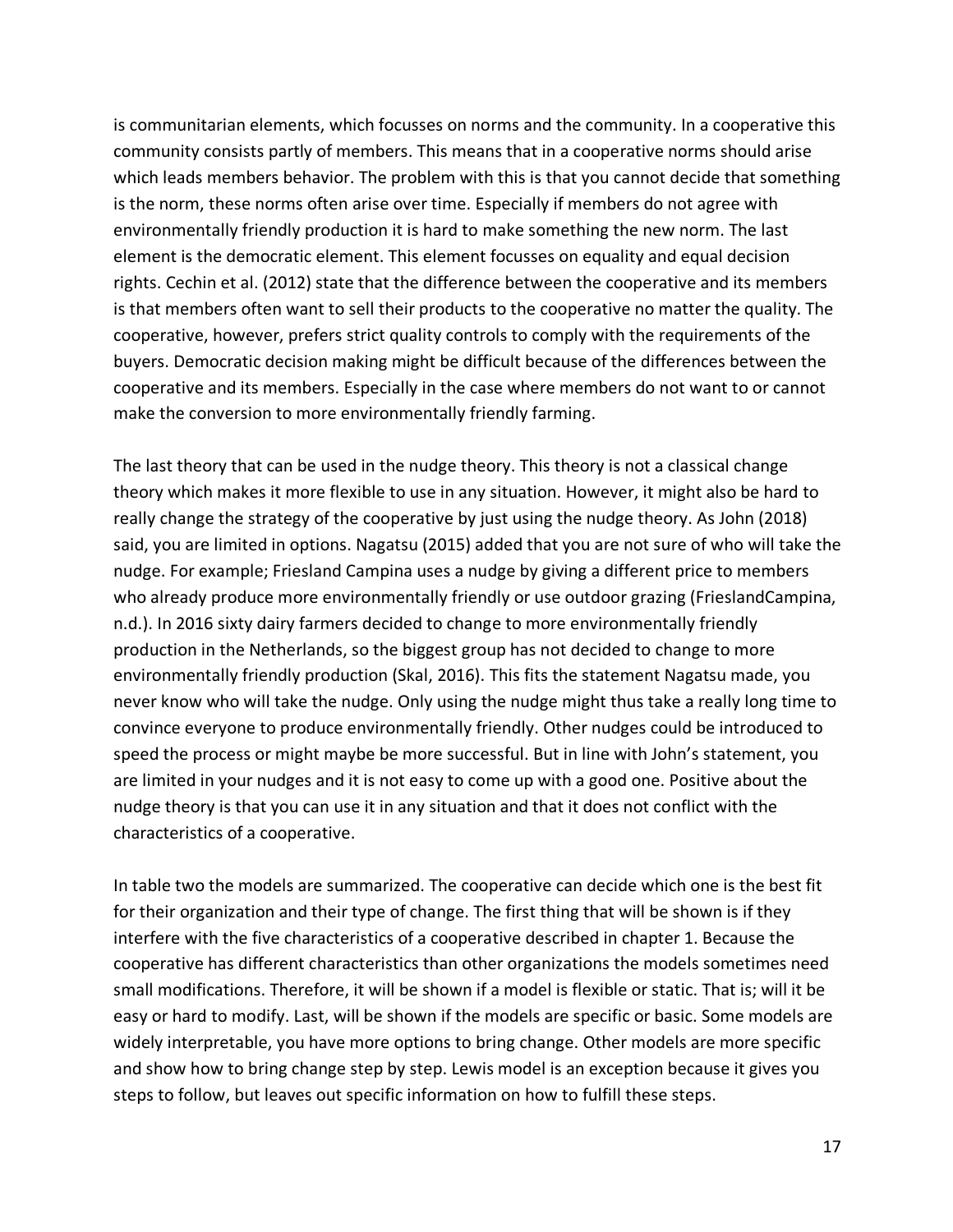| Does it         |                        | Lewin's 3 step | Lippitt's 7 | Kotter's 8    | Grandori     | <b>Nudge</b> |
|-----------------|------------------------|----------------|-------------|---------------|--------------|--------------|
| interfere       |                        | model          | step model  | step model    | and          | theory       |
| with:           |                        |                |             |               | Furnani's    |              |
|                 |                        |                |             |               | theory       |              |
|                 | Being a member         | <b>No</b>      | No          | Focus on      | No           | No           |
|                 | bases organization     |                |             | employee-     |              |              |
|                 |                        |                |             | manager       |              |              |
|                 |                        |                |             | relationship. |              |              |
|                 |                        |                |             | Modification  |              |              |
|                 |                        |                |             | might be      |              |              |
|                 |                        |                |             | needed.       |              |              |
|                 | <b>Members being</b>   | No             | No          | <b>No</b>     | No           | No           |
|                 | autonomous at          |                |             |               |              |              |
|                 | farm level             |                |             |               |              |              |
|                 | <b>Members sharing</b> | No             | No          | No            | No           | No           |
|                 | resources at           |                |             |               |              |              |
|                 | processing level       |                |             |               |              |              |
|                 | Members having a       | No             | No          | <b>No</b>     | If the       | <b>No</b>    |
|                 | voice and vote in      |                |             |               | bureaucratic |              |
|                 | decision making        |                |             |               | element is   |              |
|                 |                        |                |             |               | used to      |              |
|                 |                        |                |             |               | much: then   |              |
|                 |                        |                |             |               | yes          |              |
|                 | The cooperative        | No             | No          | No            | <b>No</b>    | No           |
|                 | coordinating           |                |             |               |              |              |
|                 | member's actions       |                |             |               |              |              |
| Flexible/static |                        | Flexible       | Static      | Static        | Flexible     | Flexible     |
| Specific/basic  |                        | Basic/specific | Specific    | Specific      | <b>Basic</b> | <b>Basic</b> |

# Answer to the sub-question

This chapter discussed multiple change management models that can be found in the literature and tried to answer if they are usable for the marketing cooperative. The models discussed are Lewin's 3 step model, Lippitt's 7 step model, Kotter's 8 step model, Grandori and Furnani's theory and the nudge theory. Important for the models is that they do not interfere with the specific characteristics of a cooperative. Most models do not show any problems. However, Grandori and Furnani's theory could interfere with the freedom of vote and voice of members when the bureaucratic element is used too much. Besides the interference is discussed if the elements are easy to modify. Lewin's 3 step model, Grandori and Furnani's theory and the nudge theory are more flexible. Lippitt's 7 step model and Kotter's 8 step model are more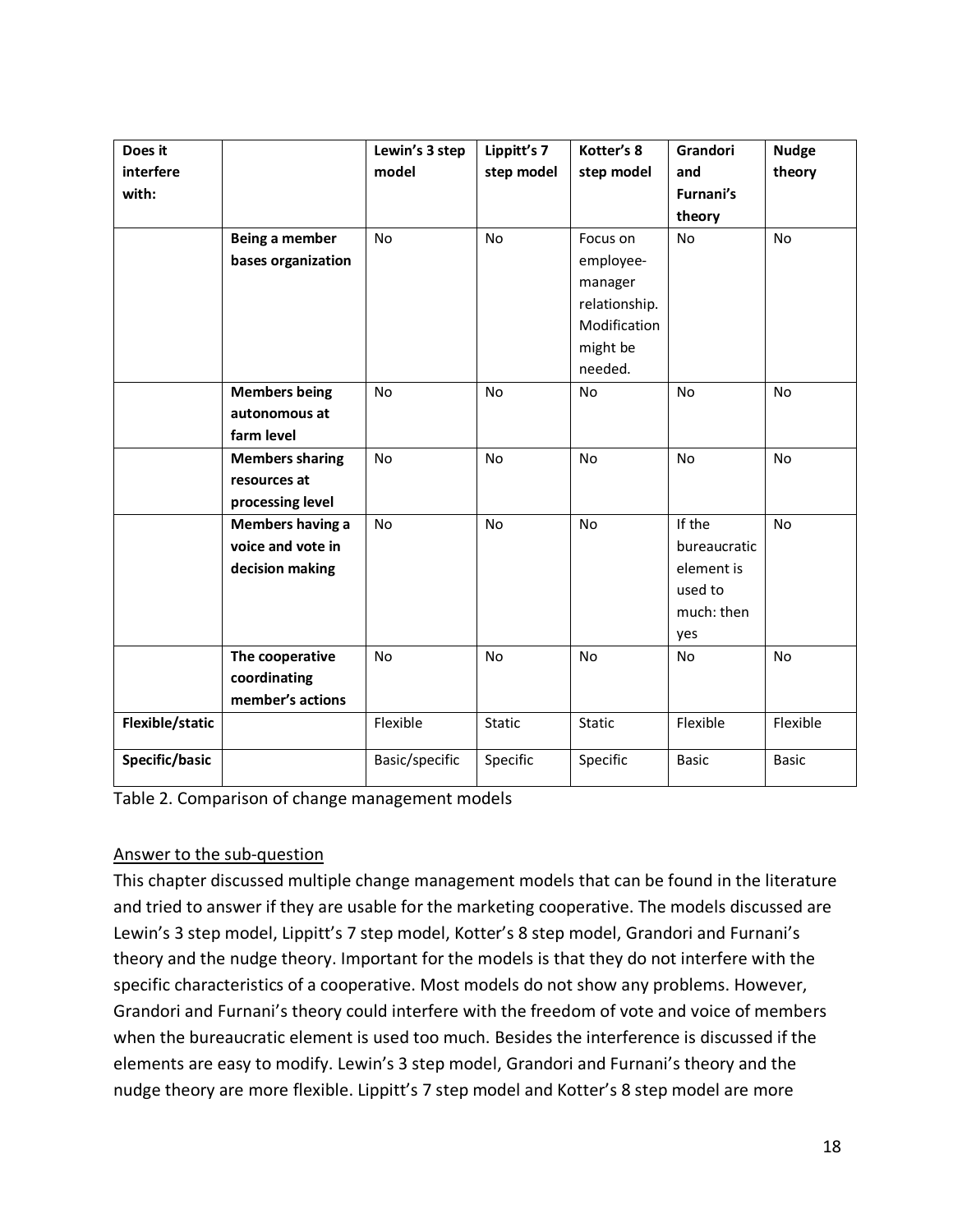static. Last is discussed if the model is basic (Grandori and Furnani's theory and the nudge theory) or that the model is specific and has certain steps to follow (Lippitt's 7 step model and Kotter's 8 step model). Here Lewin's 3 step model is an exception because it gives you three steps to follow but the model still keeps it basic in how to fulfill these steps. In the next two chapters is discussed which reasons farmers have to not make the conversion and what cooperatives already do to support farmers to change. Eventually will be discussed how the change management models can help to reduce those reasons and motivate farmers to change.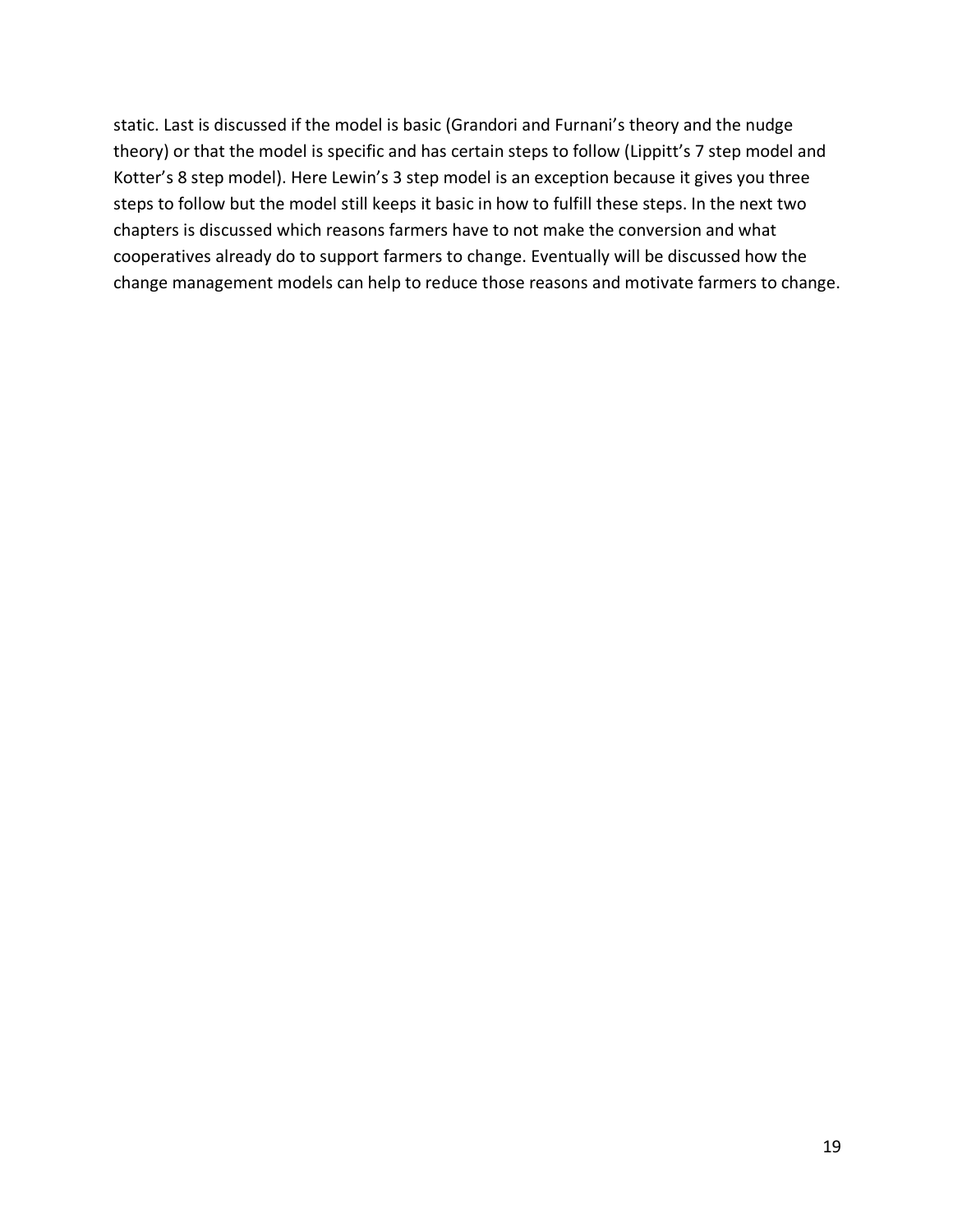## **Chapter 3 – Reasons not to convert for farmers**

As stated in the introduction if the predication of Van Stralen is correct the members of the cooperative may have to change their production method. However, some farmers find it difficult to change their existing production process to a more environmentally friendly production process (Beedell & Rehman, 2000). There are multiple reasons available in the literature which show why farmers cannot or do not want to make the conversion. These reasons will be discussed in this chapter.

Locke (2006) identified why farmers do not produce more environmentally friendly. A survey was conducted, which was filled in by 95 conventional and ecological farmers in Australia. Striking about this research is that it includes samples of both organic and conventional farmers. This makes it a good research to find out why farmers do not choose for more environmentally friendly production. Locke found that that there are three types of conventional farmers: philosophically opposed, practically opposed and pragmatic opposed.

The philosophically opposed farmers do not believe in the presuppositions of organic farming (Locke, 2006). This means that they do not really believe in Environmentally friendly or sustainable farming or that it is proven to better. The confirmation bias could play a role. The confirmation bias means that you look at or agree with information that suits your thoughts and ignore conflicting information (Charness & Dave, 2017). The practically opposed farmers see that ecological production is more environmentally friendly but do not switch because they do not see the financial benefit. They feel like they are not able to make more money either by increased yield or price per unit of product. Locke sees money as both an elimination as a motivational factor. It is an elimination factor because farmers do not switch if their earnings do not increase. However, farmers would be more motivated to switch to more environmentally friendly production if their earnings would increase. Pragmatic opposed farmers do not see any limitations to change to more environmentally friendly production but are actually motivated to do so. However, constraints are stopping them to change. These constraints are seen as structural factors that cannot be overcome, such as biological, economic or topographical barriers.

Darnhofer et al. (2005) studied the underlying motives why farmers do or do not convert to organic farming. Based on interviews with 65 farmers in Austria. Darnhofer et al. distinguished five types of farmers: committed conventional farmers, pragmatic conventional farmers, environment-conscious but not organic farmers, pragmatic organic and committed organic farmers. Committed conventional farmers do not consider a conversion to organic farming. They do not find organic farming more environmentally friendly than conventional production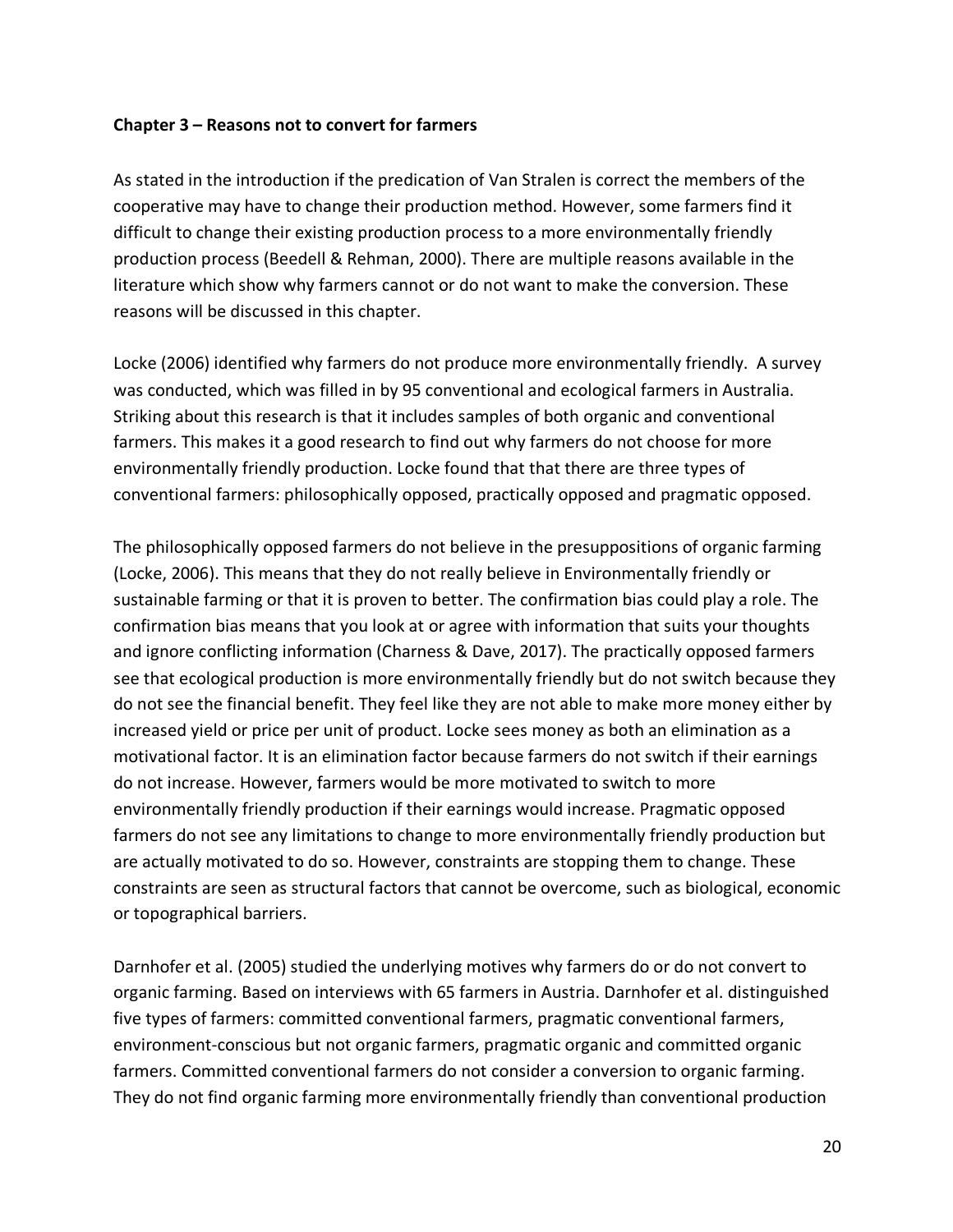methods. Besides that, they find minimizing production costs and maximizing output per hectare the best way of farming. Pragmatic conventional farmers are not against organic farming but do think the conversion to more environmentally friendly farming brings high risks. Uncertainty of price and market development plays a big role. They want to see a tangible benefit before they make the change. Environment-conscious but not organic farmers do commit to some environmentally friendly farming practices but do not receive payment for organic farming. They like to keep the flexibility and find it less risky than organic farming. Pragmatic organic farmers do not farm more environmentally friendly because they are worried about the environment but do see it as an option to secure their income. They find the compensatory payments an important incentive for conversion. Committed organic farmers find closed nutrient cycles and improved soil health among the important reasons to change to more environmentally friendly production. For these farmers economic considerations are secondary.

Burton et al., 2008 did a cross-cultural study in Germany and Scotland. The two countries were used to get a better understanding of the wider variety of behavior. 13 Scottish and 12 German farmers were interviewed. The interviews showed that the way of farming contributes to the social position of the farmer. The like-minded farmers group together. These are farmers who share an understanding of the skills required to produce agricultural goods. Mzoughi (2011) continued on the social concerns and also looked at moral concerns when converting to more environmentally friendly production. He found through a survey of 243 French farmers that social and moral concerns do matter along with economic ones. When you look at morality most farmers find that they have to do the right thing but also want to reduce risks and cut production costs. Moral concerned driven farmers often choose organic production. Social concerns shape the behavior of individuals based on his/her reference group. These social concerns also influence why farmers do or do not convert to more environmentally friendly production because farmers look at the status of other farmers. So, farmers who have social concerns base their choice for organic or conventional farming on their social peers. Farmers who have economic concerns are less likely to choose organic farming.

Xu et al. (2018) found that satisfaction plays a big role in why farmers do or do not convert to more environmentally friendly production. Converting depends on how satisfied a farmer is with its current strategy and the potential satisfaction under an alternative strategy. They do not feel like the conversion will give them a substantially better strategy. Also here the social environment plays a role. Satisfaction is partly based on the practices of other farmers towards which the farmers lend credibility. If the social peers feel negative about organic farming the chances are small that the farmer will change. However, if a farmer or the social peers feel like a conversion will be better later on in time, change can still happen. How large a farm is also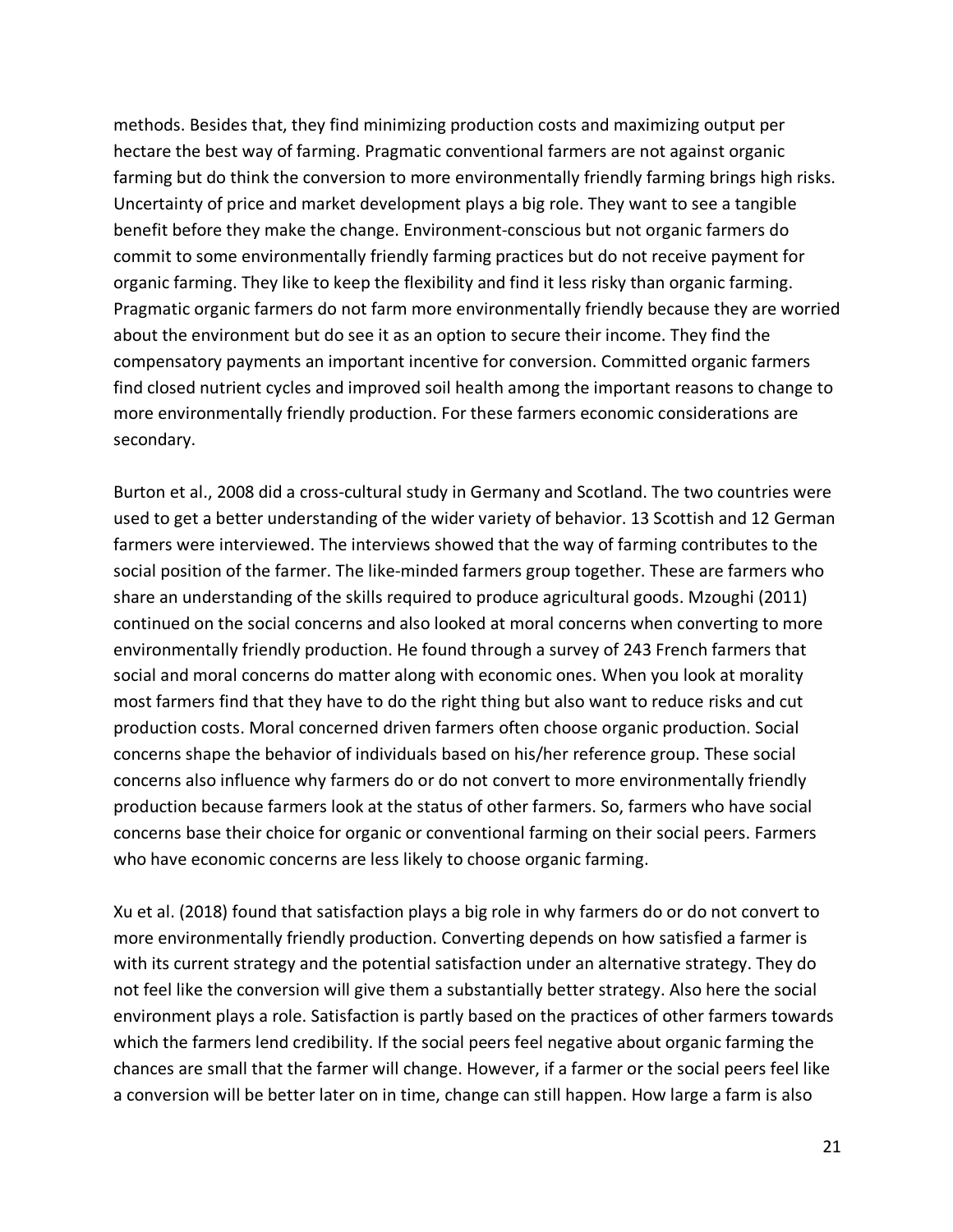influences the satisfaction. Smaller farms are often more burdened with production pressure which makes them more sensitive for external events. This makes them more likely to be dissatisfied with a situation and will give them a higher chance of conversion. External events (for example price collapse due to climate shocks) also influence satisfaction and can influence conversion.

Besides satisfaction, uncertainty plays also a role for farmers according to Xu and his colleagues. Farmers have concerns, because of the uncertainty, how the future will be if they make the conversion. The role uncertainty plays when deciding to convert has gotten bigger over time. Farmers have to deal with economic and political uncertainties (Huet et al., 2018). When deciding to change, farmers want to try to reduce these uncertainties. They will look for sources they feel confident about and simple options for example. Berentsen and van Asseldonk (2016) added that there is also uncertainty in market conditions. You do not know what supply and demand are going to be. Berendsen and Van Asseldonk also think that uncertainty brings risks and that these risks could be a reason not to change to organic farming.

In another research Berentsen et al. (2012) researched which role risk plays when converting to organic farming. They analyzed 348 Dutch farms on why they did or did not convert to organic dairy. To do so risks for conventional and organic farming were compared with respect to gross margin and the underlying price and production variables. They found that risks included in the gross margin per cow were much higher for organic farmers. This can be explained by the fact that price and production risks are higher. Berentsen and colleagues found for example that the price for organic milk fluctuates more than the price for conventional milk. Furthermore, organic concentrate prices also fluctuate more than 'normal' concentrate prices. This makes the input price risk also higher for organic farmers. Production risks are higher for organic farms because milk yield per cow is harder to control. Berentsen and colleagues state that three factors (milk price, concentrate price and milk yield per cow) contribute to the higher risks in organic farming. These risks could be a reason why farmers keep farming conventionally.

Some farmers even change back from organic to conventional farming. Harris et al. (2008) interviewed 22 organic farmers from which 18 went back to conventional farming in the United Kingdom. Four main reasons for the conversion back could be found. The first reason are financial reasons like lack of market demand and low prices for organic products. Most of the interviewed farmers had financial motivations when changing to organic farming, they wanted to increase income. However, a key problem for these farmers was that they were unable to find a market for their organic products. They also thought that changes to organic farming would be small. The expensive changes combined with the low return made organic farming less feasible. The second reason was the negative experiences with certification and inspection.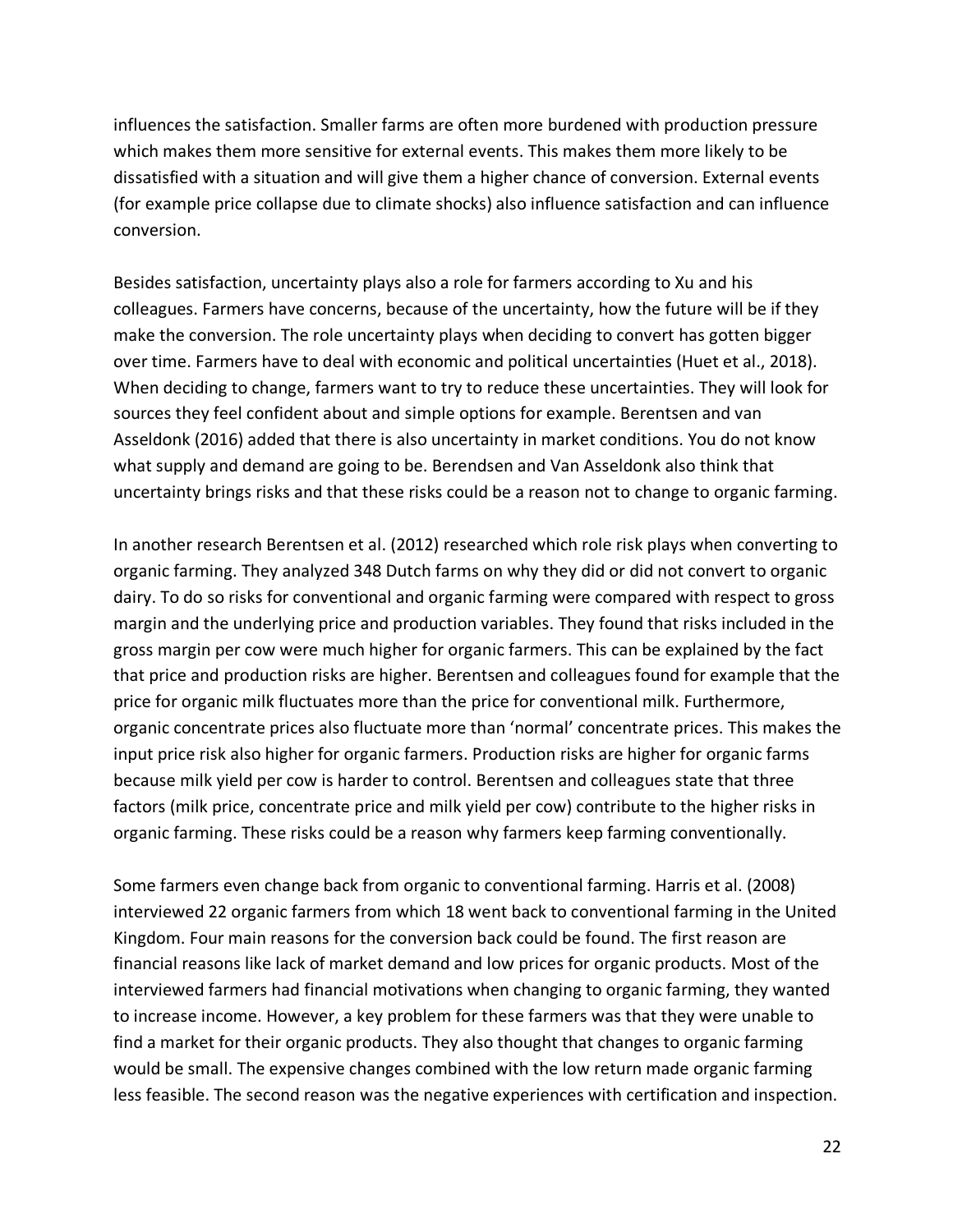Most farmers referred to the certification body negatively. They were seen as too bureaucratic and the costs of certification fees were too high. The third reason was problems with the organic system on the farm. Farmers did not account for the amount of change that had to happen and that risks would increase under organic farming. Most farmers admitted that they underestimated the work and money it requires to change to organic production. The last reason are other (sometimes unfortunate) reasons like; diseases, staff problems and distance to processors. Those problems were only partly related to organic farming.

#### Answer to sub-question

This chapter tried to answer the question which reasons farmers have to not convert to more environmentally friendly farming. When comparing the articles several observations can be made. The first observation is the financial situation. Not only do farmers expect a lower production when they produce more environmentally friendly, but they also do not find it feasible because market prices are too low, demand is too low and/or the changes that have to be made are too expensive. Another reason not to convert is that farmers do not believe that it is better for the environment, because they feel like it is not proven to them. The social environment of a farmer can influence if a farmer beliefs more environmentally friendly farming is better. Studies show that if the social environment does not farm more environmentally friendly, the farmer itself is also likely to not do so. Risks and uncertainties are another important reason. Some farmers just do not like to take risks (risk-averse) or be in an uncertain situation. Other farmers do not have the financial means to take risks. Sometimes farmers feel like the future is too uncertain which also increases risks according to them. In the last chapter will be discussed how cooperatives try to influence farmers to make the conversion. This will show options the cooperatives have to try to reduce the reasons not to convert to more environmentally friendly farming.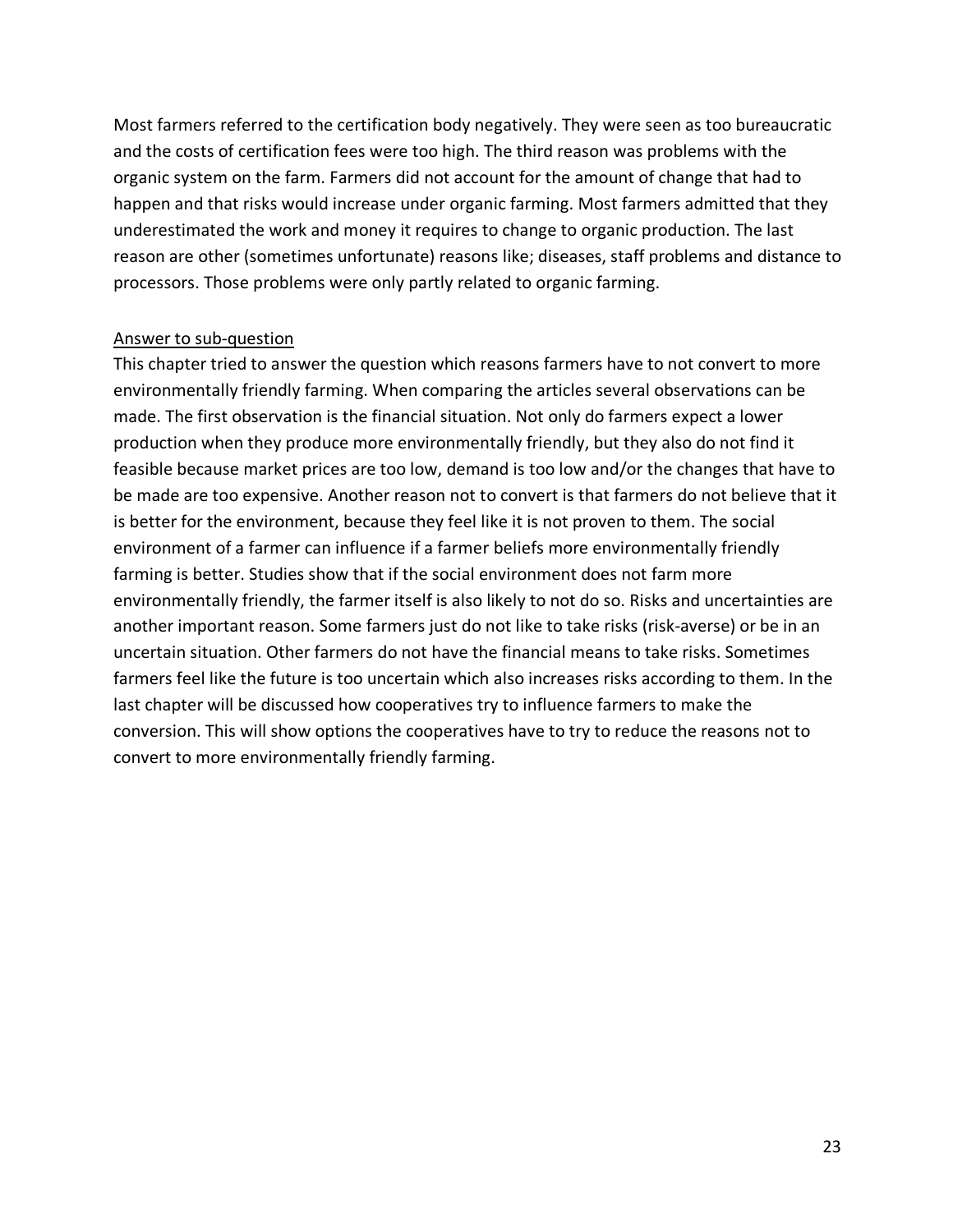#### **Chapter 4 – How the cooperative can support farmers**

In the literature, not many options are given to reduce the reasons why farmers do not want to convert to more environmentally friendly farming. One of the most mentioned options is to increase the income of farmers, may it be through economic incentives or higher milk prices (Uematsu & Mishra, 2012). However, organizations do not have much influence on market prices, especially when there is no shortage of supply (Frank & Cartwright, 2016). It is important to mention the focus in this research is on the marketing cooperative as mentioned in the introduction. A marketing cooperative is focused on cooperatively selling products and paying its members for the input delivered (Chaddad & Cook, 2004). The distinction from the supply cooperative is good to know. Supply cooperatives have the option to make their own products more environmentally friendly. An example is AgriFirm. Agrifirm is a Dutch producer of animal feed. In 2018 they introduced the CSR report to improve sustainable production (Agrifrim, 2018). Agrifirm started to use more sustainable raw materials in their feed. Farmers, by using this feed, are indirectly producing more environmentally friendly. However, as a marketing cooperative does not supply the farmer with products this is not an option they have. In this chapter, different marketing cooperatives and their plans to support farmers to produce more environmentally friendly will be discussed. This chapter will show the options cooperatives do have to support farmers. The goal of these plans is to influence farmers to produce more environmentally friendly.

Dmk Group is the first cooperative that will be discussed. Dmk Group is a German cooperative with 6,900 active member dairy farmers (Dmk Group, 2018). In 2018 they published the Dmk Group sustainability strategy. The goal of this strategy is to make the chain more sustainable from farm to retailer, with a focus on animal health and environmental protection while protecting the farmers' business. Hereby the farmers should invest in its feedstuffs, machinery, cowsheds and other operating equipment. The cooperative supports its farmers to increase animal welfare and environmental protection through the Milkmaster program. This program consists of a monitoring, confirmation and advisory system plus a bonus system. They give a premium price to farmers who perform outstandingly on cow comfort, animal health, feed cultivation, feeding and milk quality. Points are given on the five areas, which determines the bonus a farmer gets. Besides that, the information is given on how to improve the five areas. Every year the farmers receive an analysis of their performance. This way the farmer can try to improve its production to make it more environmentally friendly. Besides the program, Dmk Group pays an above average milk price, which can help farmers to make improvements in the five areas.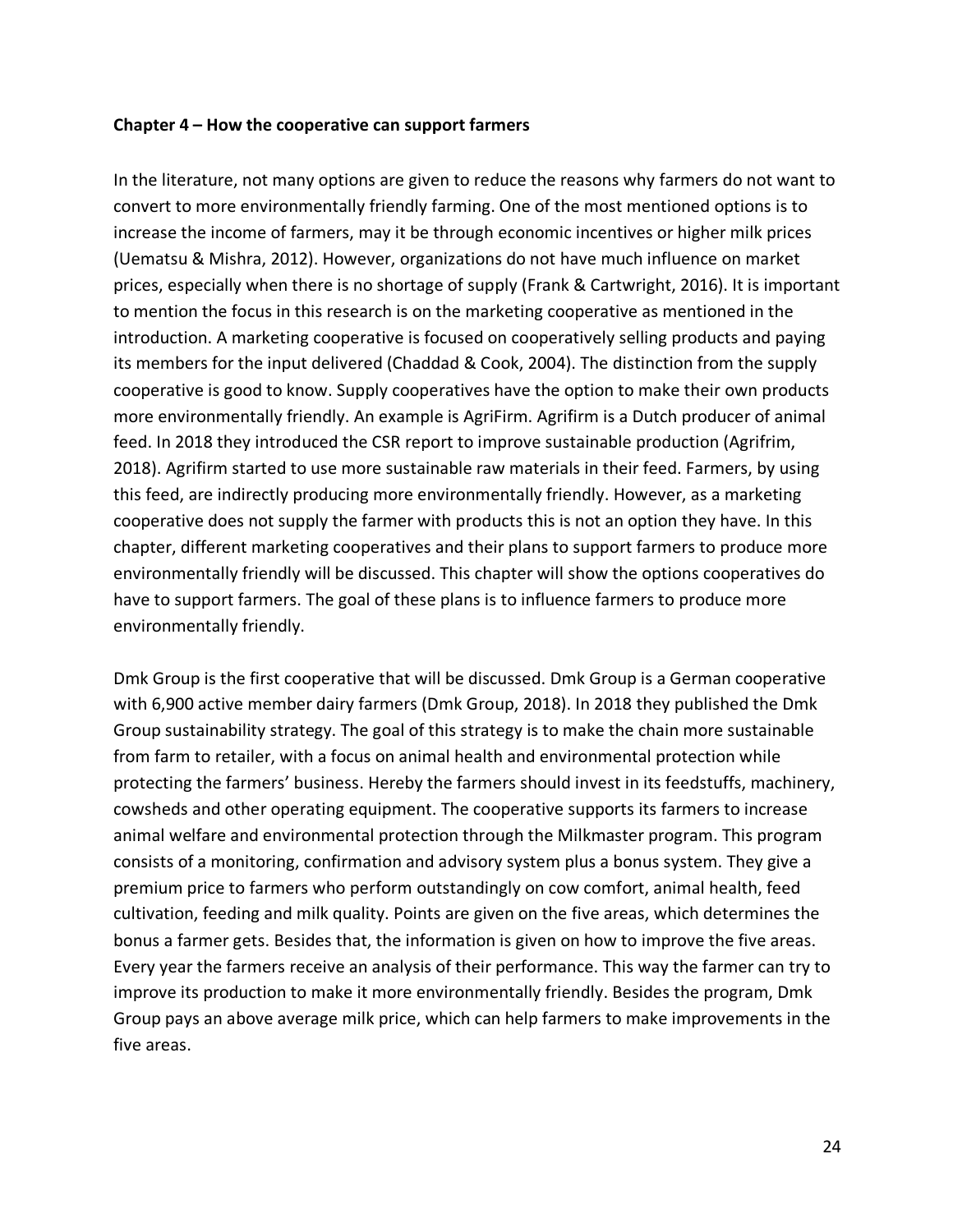Milcobel, Belgium's largest dairy cooperative with 2,600 dairy farmers came up with a sustainability vision (Milcobel, n.d.). This vision focusses on four pillars: Socio-economic, climate and environment, animal welfare and health & nutrition. Milcobel is quite short on how they support farmers to produce more environmentally friendly. They educate their farmers to use circular agriculture. They like farmers to produce their own feed, recycle by-products, use alternative water sources and produce their own electricity. So far 91% of the dairy farmers produce their own feed, 77% recycle by-products from the food industry, 62% use alternative water sources and 40% produce their own electricity. Besides that, they work together with partners, like the Flanders Research Institute for agriculture, fisheries and food, on how to significantly reduce total greenhouse gas emissions of the dairy cattle. To increase animal welfare the cooperative supports its members to increase good health, good housing, good feed and normal behavior. Normal behavior is about providing a good environment for animals, like cow brushes and outdoor grazing time.

Fonterra is a cooperative from New Zealand with around 10,000 member farmers (Fonterra, 2019). They published a sustainability report in 2019 based on the Sustainable Development Goals of the United Nations. Fonterra encourages farmers to continuously improve profitability, environmental efficiency and resilience. They have a set of policies and standards that support sustainable dairy farming. These policies and standards should set expectations for farmers when it comes to people, the environment, animal health and welfare, biosecurity, and food safety and quality. The Raw Milk Standard sets out the minimum requirements that all farmers must meet. This handbook consists of requirements about waterway management, nitrogen management, animal health management and more (Fonterra, 2016). Through own staff and third parties is assessed if farmers stick to these requirements (Fonterra, 2019). When a farmer does not meet the requirements it will work together with Sustainable Dairying Advisors to develop an action plan. This action plan includes target dates for completion. When Fonterra is not satisfied with the minimum requirement it can even give a milk collection suspension. Fonterra also mentioned that there will be a bigger recognition for farmers who go beyond the minimum requirements in the future.

Arla, a Scandinavian dairy cooperative with around 9,900 members, mostly focusses on the reduction of CO2 emissions (Arla<sup>1</sup>, 2019). Arla wants to reduce CO2 emission three times as fast. They set up a new climate ambition towards 2050 called carbon net zero. The target is to reduce greenhouse gas emissions by 30% per kilo of milk. To do so, they set up a climate check. In this climate check, a farmer and external advisor identify the farmer's total CO2 footprint. The climate check gives options a farmer can take to reduce its CO2 footprint. Some of these options are based on animals like changing the feed composition to one which makes the cow less gassy and providing better animal welfare which improves cow's milk yield and life-span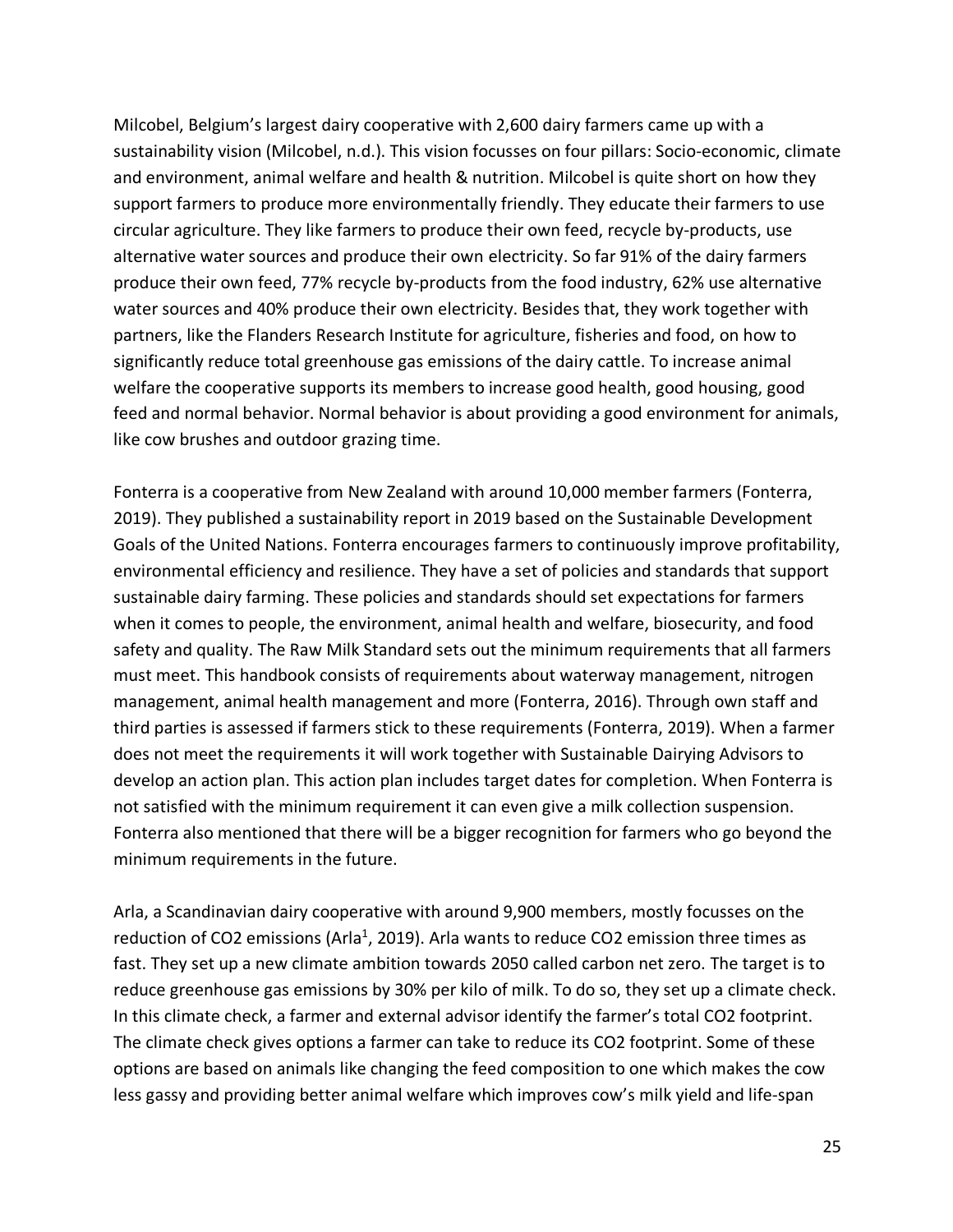(Arla<sup>2</sup>, 2019.). Another option they give is to use renewable energy. Besides that, small and easy options are given which every farmer can apply. That is, using less fuel, plant trees and other plants or having a more efficient feed production whit just the right amount of nutrients to grow the crops. Furthermore, the farmer can use the climate check to compare its progress with the progress of other farmers (Arla<sup>1</sup>, 2019). This way farmers can motivate each other to produce more environmentally friendly.

The last cooperative that will be discussed is FrieslandCampina. FrieslandCampina is a Dutch cooperative with 18,261 member dairy farmers based in the Netherlands, Germany and Belgium (FrieslandCampina<sup>1</sup>, n.d.). FrieslandCampina, like Fonterra, bases its sustainability goals on the Sustainable Development Goals and actively contribute to eleven of the seventeen goals (FrieslandCampina<sup>2</sup>, n.d.). FrieslandCampina offers multiple options for farmers. One of these options is sustainable meadow milk (FrieslandCampina<sup>3</sup>, n.d.). FrieslandCampina supports farmers to put their cows in the meadow for an addition of €1,50 per 100 kilos of milk. This is to improve animal welfare. They also have a higher milk price for farmers who produce organic food. Another program is the Foqus planet program. This program focusses on increasing biodiversity in farming on the hand of a financial incentive. In the introduction On the way to PlanetProof is shortly discussed. This is yet another program FrieslandCampina works with to support farmers to farm more environmentally friendly (FrieslandCampina<sup>2</sup>, n.d.). On the way to PlanetProof focusses on improving nature, environment, climate and animal welfare. Farmers who farm according to the requirements of On the way to PlanetProof also receive a higher milk price. Besides all the financial incentives FrieslandCampina also has other options to support farmers to increase environmentally friendly production. FrieslandCampina works together with different organizations to increase the usage of renewable energy. An example is the cooperation of FrieslandCampina with Groenleven, a Dutch company that focusses on solar energy. In this cooperation they want to stimulate farmers to place solar panels on their roof (GroenLeven, n.d.). FrieslandCampina is also the founder of the Jumpstart cooperative (FrieslandCampina<sup>3</sup>, n.d.). It focusses on getting green energy from manure and results in less greenhouse gas emissions. With this organization it becomes more attractive for farmers to operate a manure monofermentation installation on their farm.

## Answer to the sub-question

In this chapter, an answer was given on how cooperatives support farmers to produce more environmentally friendly. A few differences are noticeable between the cooperatives. Some cooperatives focus more on education and communication, while others focus on price incentives or make a combination between the two. Some cooperatives created specific sustainable programs, while other cooperatives keep it more basic. Also noticeable is that some cooperatives are quite strict to farmers on the changes they should make and provide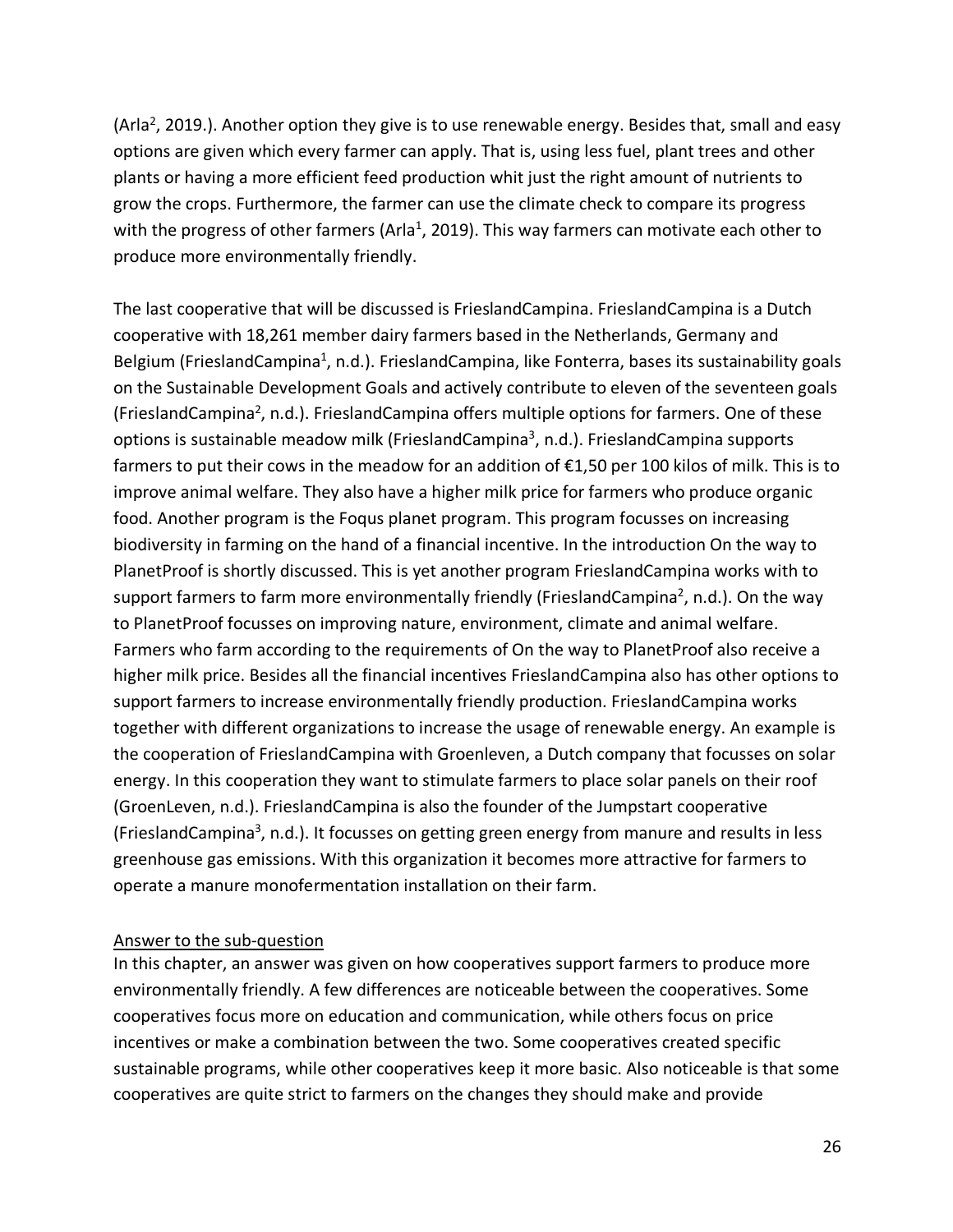requirements while others give farmers the freedom to make changes if they want to. The five cooperatives discussed are Dmk Group, Milcobel, Fonterra, Arla and FrieslandCampina. Dmkgroup makes a combination between education, communication and price incentives. They try to bring change through the specific Milkmaster program, where farmers are given bonuses on how good they perform. Milcobel does not have a specific program to change, they have four pillars in which they like farmers to improve, but give farmers space to do this in their own way and pace. Fonterra is most strict about their program. They give farmers a handbook with requirements a farmer should comply with. When a farmer does not comply it works together with a Sustainable Dairying Advisors to make changes. If a farmer still does not comply a milk collection suspension can even arise. Arla mostly focusses on education and communication. With the climate check they give farmers options to bring change and to reflect on this change with an expert. Arla gives its farmers freedom to choose the most suitable options for their farm. FrieslandCampina has a big focus on price incentives. They have multiple programs farmers can follow (ecologic, PlanetProof, Foqusplanet). Besides price incentives, they help farmers make their farm more environmentally friendly with solar panels and manure monofermentation installations. The plans discussed should reduce the reasons why farmers do not make the conversion to more environmentally friendly production. In the discussion will be shown how cooperatives can use the change management models together with ways cooperatives can support farmers to reduce reasons for farmers not to change. This should lead to ways cooperatives can motivate farmers to make changes.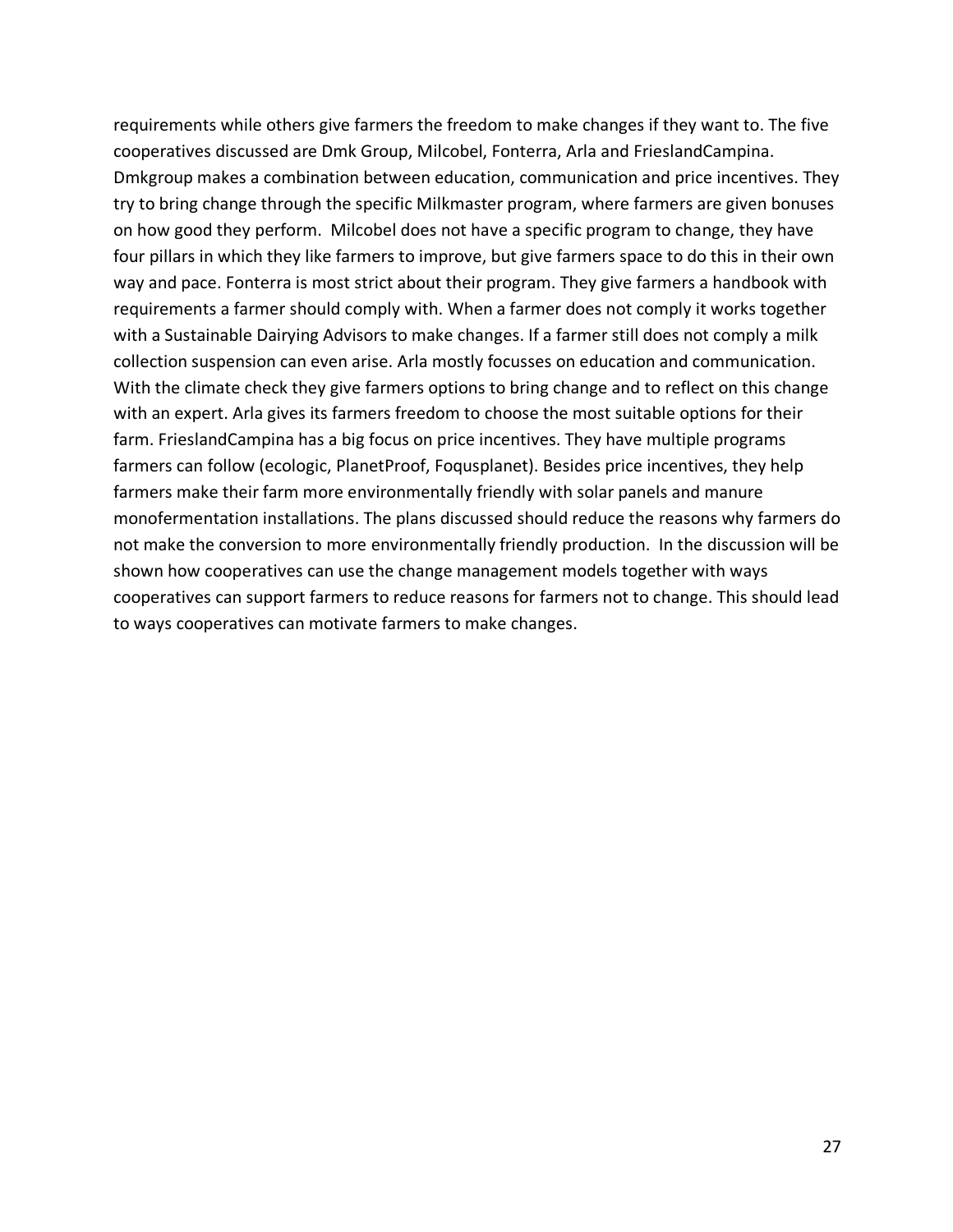#### **Discussion**

In this part will be discussed how cooperatives can motivate farmers to change to more environmentally friendly production based on change management models. During this research parts of this question have been answered in the different chapters. In this part the chapters will be combined to answer the main question. Important to motivate farmers to change is to reduce the reasons not to change. There are a couple of reasons discussed in chapter three. The first reason is that farmers do not think it is feasible. Farmers expect lower production and market prices are too low to compensate for this lower production. Farmers do not always belief more environmentally friendly production is better. Their social peers also influence these farmers' beliefs. Some farmers do not have the financial means to change. The reasons discussed also influence how uncertain farmers feel and how risky they find the conversion. To come to solutions the five change management models and the last chapter, the ways cooperatives support farmers, will be used as inspiration.

The first reason not to change is that farmers do not feel it is feasible. One of the easiest ways to make farmers feel like it is feasible is to use the nudge theory. The cooperative can give price incentives to farmers who produce more environmentally friendly. FrieslandCampina sets this example. They have different programs in which they give different price incentives (Ecologic production, PlanetProof production, Foqus planet). Grandori and Furnani's theory can also be used when you focus more on market-like elements. One way to motivate farmers is to use pay for performance. Dmk Group kind of uses a pay for performance theory. They give farmers the freedom to make changes in certain areas and only pay bonuses if farmers perform better in these certain areas. In both options you have some kind of freedom. You can either take the nudge or not or use the pay for performance scheme or not. However, in FrieslandCampina's case, you have to stick to all the requirements to get the price incentive. In Dmk Group's case, you can decide to just stick to some requirements and ignore others and you still get partly awarded.

Another reason stopping farmers from making the conversion is because they do not feel it is better for the environment. The social peers of the farmers also play a role in this. If the social peers believe that more environmentally friendly farming is not better, farmers are also less likely to make any conversions. Lewin's 3 step model is the first model that can be used in this situation. In this case, it is important to unfreeze, change and refreeze the behavior of farmers. An option to unfreeze behavior is through education. Farmers can use information programs and experts to inform on why change is needed and what is possible. After the behavior of farmers is unfrozen and changed, the cooperative has to refreeze the behavior. This can happen through feedback. A good example of this is Arla and its climate check program. They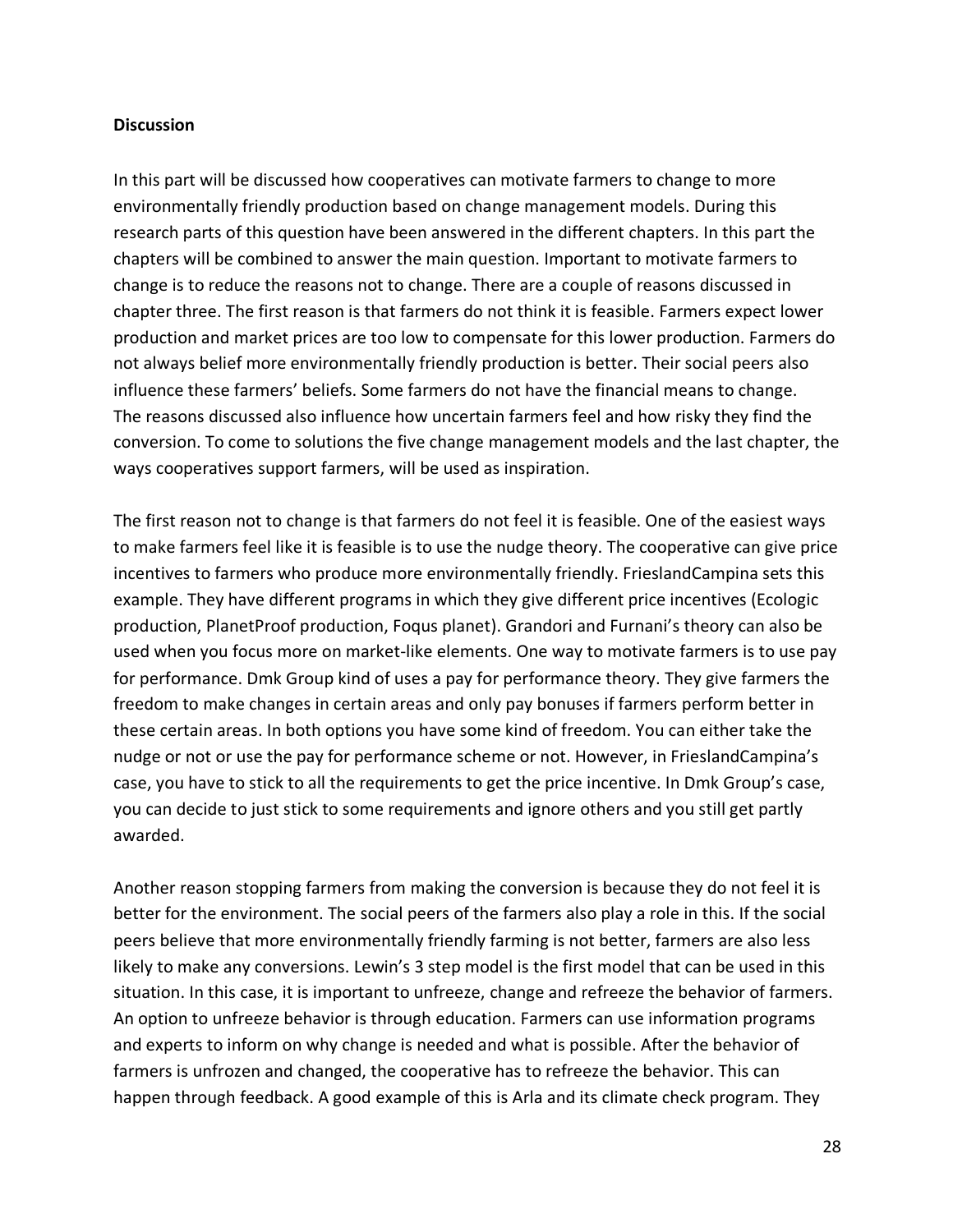show farmers their total CO2 footprint to unfreeze their behavior. Besides that, farmers discuss with an expert which changes can be made. Afterward farmers discuss with the expert the influence of those changes to keep the change. There is even a role for the social peers. Arla wants farmers to compare the changes they made with other farmers to influence behavior and to give feedback to each other. Lippitt's 7 step model closely follows on Lewin's model and can be used when a cooperative wants more guidance. This is because Lippitt gives seven steps that should be followed. However, as stated before, Lippitt's model assumes that there is a problem. In this case you cannot speak of a real problem. This makes Lippitt's model less useful for this case. Grandori and Furnani's model can be used when focusing more on the communitarian elements. This element focusses, among other things, on changing the norm. The cooperative has to change the norm of farmers and their social peers to a norm were more environmentally friendly farming is accepted. This can also happen through education and communication. Changing a norm is hard, but by writing handbooks (like Fonterra), educating and giving feedback by experts and farmers new norms can arise over time.

Some farmers do not have the financial means to change to more environmentally friendly production. A way to tackle this problem is through Kotter's Eight-Step Model. This model focusses on short term wins. As a cooperative you can motivate farmers to start with 'short term wins' or just small changes. Arla, for example, advises farmers to plant more trees and plants or to use less fuel. These are easy changes every farmer can make. Starting with small changes can give a farmer time to eventually make bigger changes. Kotter's Eight-Step model also focusses on creating a clear vision. This is something Milcobel did for their farmers. Milcobel hopes to educate farmers on their vision and what they can do to reach this vision. To come back to feasibility, when more environmentally friendly farming is more feasible it will also be easier for farmers to make an investment. This is why the options discussed in the feasibility part can also be used to reduce this reason not to change.

When more environmentally friendly production is more feasible and farmers and their social peers are better educated about the possibilities, you may assume that they feel less uncertain and find the conversion less risky. This is why using the change management models to reduce the other reasons might indirectly influence the last reason not to change. However, in this situation also Lewin's three-step model can be used. Some farmers are for example risk-averse. Here it is important to unfreeze this feeling, bring change to it and refreeze it. Education and/or a clear program can help a farmer to feel less uncertain. It may, for example, make a farmer feel less uncertain to get solar panels through a program of FrieslandCampina and Groenleven. In this program, they can see examples and get feedback from other farmers who are enrolled in the program.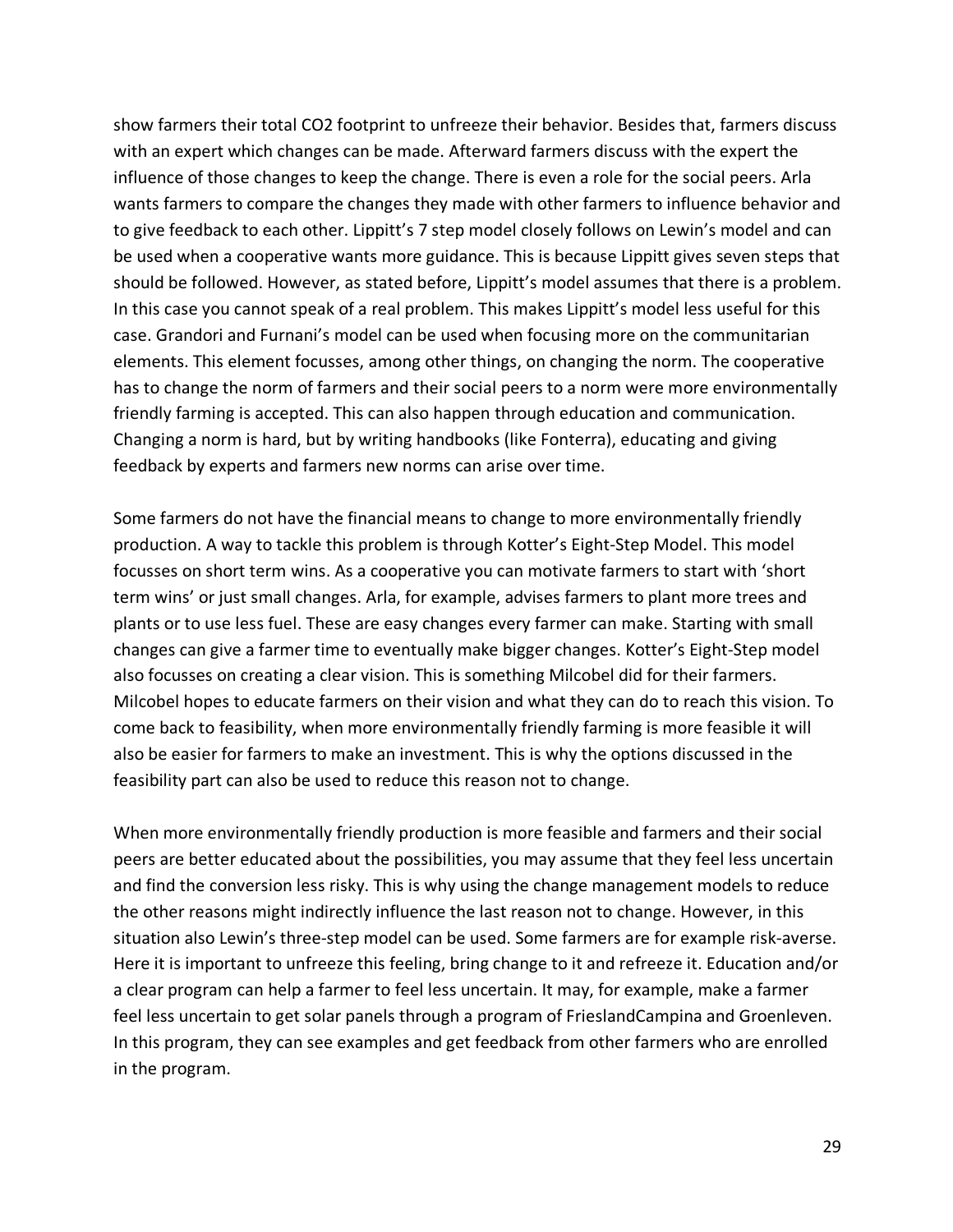Last, Grandori and Furnani's theory can also be used to force farmers to change when focusing on the bureaucratic elements. However, as said before, this can interfere with the characteristic that farmers have a voice and vote in decision making. Still, Fonterra kind of uses this option. They give farmers a handbook which they have to comply with. When farmers do not comply they are given the chance to make changes together with a Sustainable Dairying Advisor. Does the farmer still not comply with the standards of the handbook, Fonterra decides to give a milk collection suspension to the farmer. This means that the farmer has to make changes if it wants to deliver its milk and receive its money.

This discussion shows that a cooperative has multiple options to motivate farmers to change to more environmentally friendly farming. Multiple change management models can be used and also in different ways or for different reasons not to change. A cooperative has to decide which option they feel is the best fit for their organization and which will motivate most farmers to make the change to more environmentally friendly farming.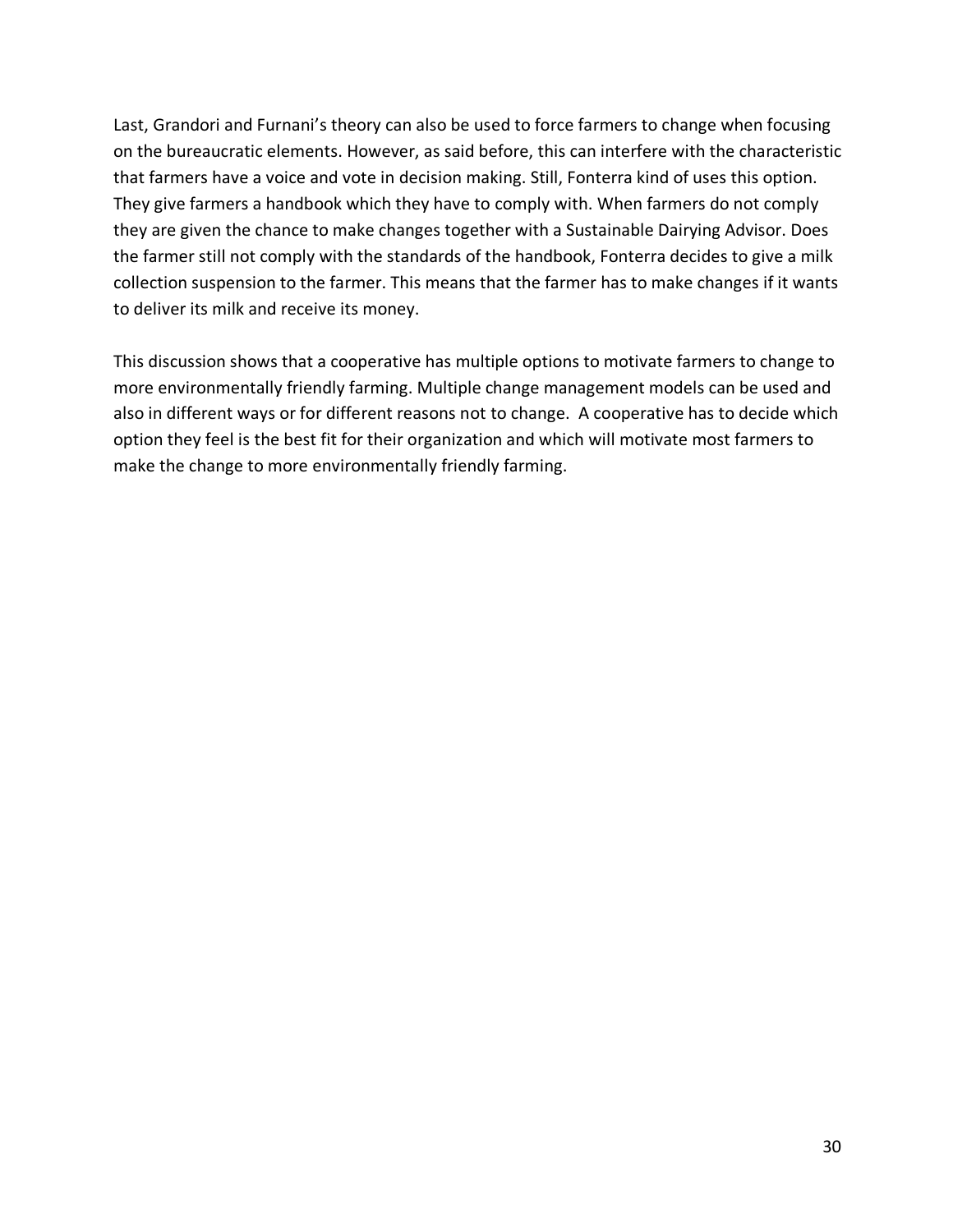## **Limitations**

This research tries to give an insight into which role the cooperative can take when a farmer has to change to more environmentally friendly farming. The research is based on a literature review. The conclusion drawn from this research could contribute to research about the role of the cooperative during a conversion. Some of the literature used is already from a longer time ago, which gives the risk of the literature getting outdated. In the future, researchers might conduct new interviews with farmers to make sure the discussed reasons not to change are all still relevant. New in this research is the connection between change management models and the structure of a cooperative. More research might be needed to understand which models might be most useful. Also noticeable is a gap in the literature about ways to motivate farmers to make the conversion to more environmentally friendly farming. Much information (some older as stated above) is given about the reasons farmers have to not convert to more environmentally friendly farming. However, how to reduce those reasons is discussed in few literature. In the future this information can be expanded. Hereby, the link can be made with what the cooperative can do to reduce those reasons.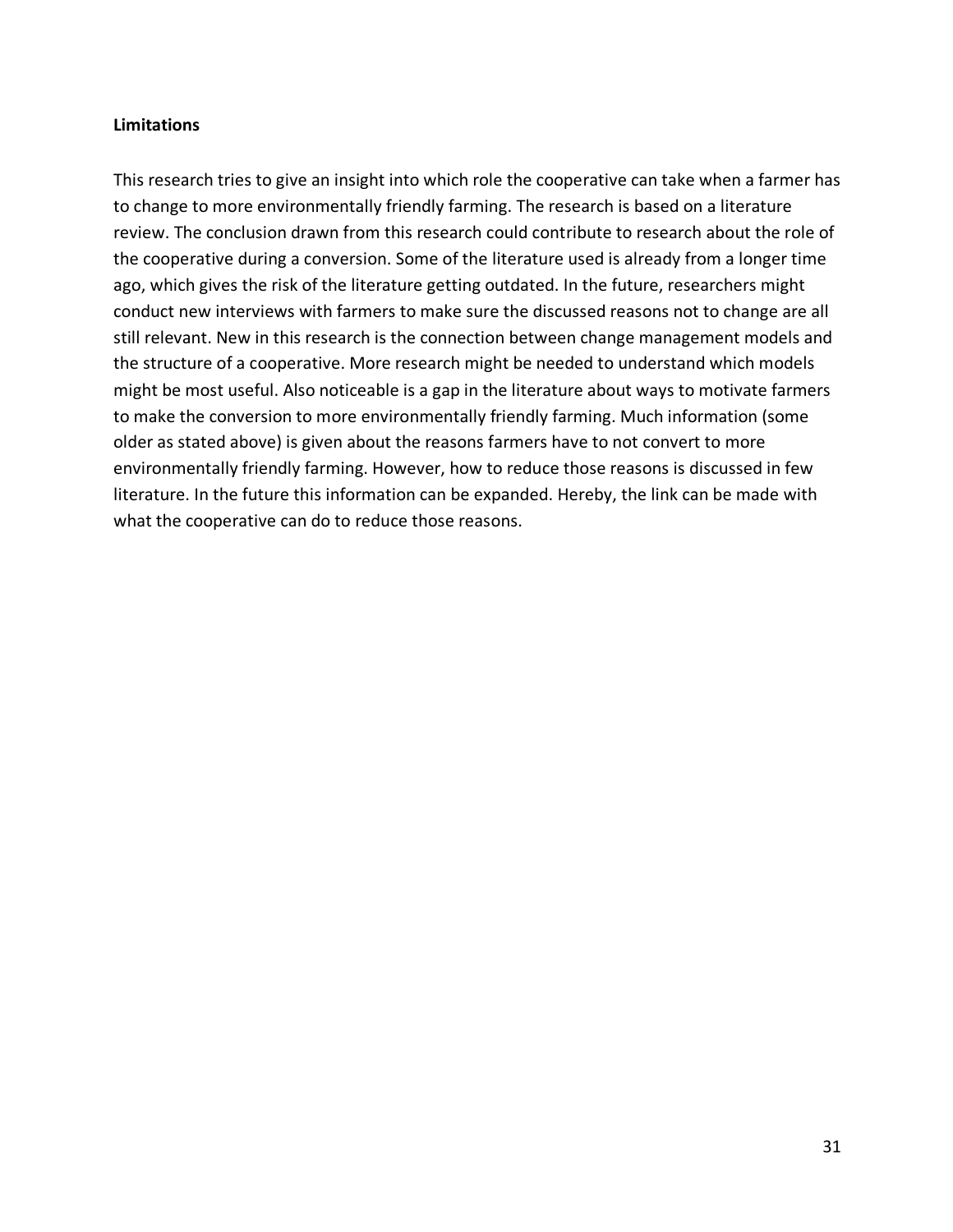## **Literature**

Agrifirm. (2018). *Samenvatting CSR-verslag 2018*. Retrieved December 14, 2019, from https://www.agrifirm.nl/over-ons/csr/

Appelbaum, S. H., Habashy, S., Malo, J. L., & Shafiq, H. (2012). Back to the future: revisiting Kotter's 1996 change model. *Journal of Management Development*, *31*(8), 764-782. Doi: 10.1108/02621711211253231

Arla<sup>1</sup>. (2019). Arla farmers will use big data to accelerate journey towards carbon net zero. Retrieved December 2015, from,

https://www.arla.com/company/news-and-press/2019/pressrelease/climate-check/

Arla<sup>2</sup>. (2019). Arla Foods aims for carbon net zero dairy. Retrieved December 2015, from, https://www.arla.com/company/news-and-press/2019/pressrelease/arla-foods-aims-forcarbon-net-zero-dairy-2845602/

Baltussen, W. H. M., Beekman, V., de Graaff, R. P. M., Borgstein, M. H., Blokland, P. W., Helming, J. F. M., Jongendeel, R.A., Bondt N., & van Haaster-de Winter, M. A. (2014). *Study on mandatory origin labelling for milk, milk used as an ingredient in dairy products, and unprocessed meat other than beef, pig, poultry, and sheep and goat meat AGRI-2013-EVAL-03 Study Report: Part A–Milk and milk used as an ingredient in dairy products*. European Commission (EC).

Battilana, J., & Casciaro, T. (2012). Change agents, networks, and institutions: A contingency theory of organizational change. *Academy of Management Journal*, *55*(2), 381-398.

Beedell, J., & Rehman, T. (2000). Using social-psychology models to understand farmers' conservation behaviour. *Journal of rural studies*, *16*(1), 117-127.

Berentsen, P. B. M., & Asseldonk van, M. A. P. M. (2016). An empirical analysis of risk in conventional and organic arable farming in The Netherlands. *European journal of agronomy*, *79*, 100-106. Doi: 10.1016/j.eja.2016.06.002

Berentsen, P. B. M., Kovacs, K., & Asseldonk van, M. A. P. M. (2012). Comparing risk in conventional and organic dairy farming in the Netherlands: An empirical analysis. *Journal of dairy science*, *95*(7), 3803-3811. Doi: 10.3168/jds.2011-5200

Beus, C. E., & Dunlap, R. E. (1990). Conventional versus alternative agriculture: The paradigmatic roots of the debate. *Rural sociology*, *55*(4), 590-616.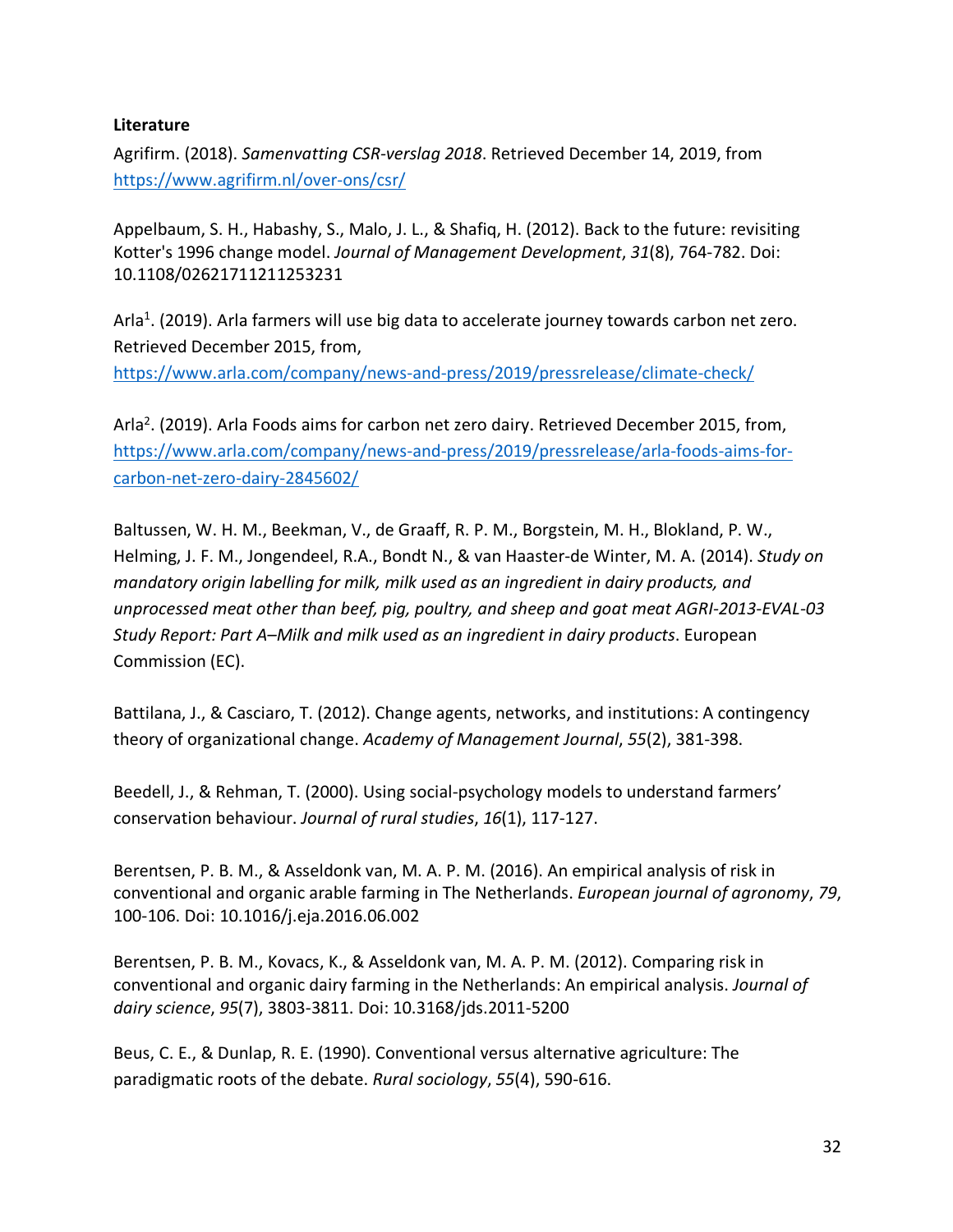Bijman, J., & Hanisch, M. (2018). Living apart together: How are member–cooperative relationships changing within European dairy cooperatives?. *Berlin Cooperative Papers*, *71*.

Brisson-Banks, C. V. (2010). Managing change and transitions: a comparison of different models and their commonalities. *Library Management*, *31*(4/5), 241-252.

Burnes, B. (2004). Kurt Lewin and the planned approach to change: a re-appraisal. *Journal of Management studies*, *41*(6), 977-1002.

Burton, R. J., Kuczera, C., & Schwarz, G. (2008). Exploring farmers' cultural resistance to voluntary agri-environmental schemes. *Sociologia ruralis*, *48*(1), 16-37. Doi: 10.1111/j.1467- 9523.2008.00452.x

Cameron, E., & Green, M. (2015). *Making sense of change management: A complete guide to the models, tools and techniques of organizational change*. (5<sup>th</sup> ed.) Londen, UK: Kogan Page Publishers.

Chaddad, F. (2012). Advancing the theory of the cooperative organization: the cooperative as a true hybrid. *Annals of Public and Cooperative Economics*, *83*(4), 445-461. Doi: 10.1111?j.1467- 8292.2012.00472.x

Chaddad, F. R., & Cook, M. L. (2004). Understanding new cooperative models: an ownership– control rights typology. *Applied Economic Perspectives and Policy*, *26*(3), 348-360. Doi: 10.1111/j.1467-9353.2004.00184.x

Charness, G., & Dave, C. (2017). Confirmation bias with motivated beliefs. *Games and Economic Behavior, 104*, 1-23. Doi:10.1016/j.geb.2017.02.015

Cechin, A., Bijman, J., Pascucci, S., & Omta, O. (2013). Decomposing the member relationship in agricultural cooperatives: Implications for commitment. *Agribusiness*, *29*(1), 39-61. Doi: 10.1002/agr.21321

Cornelissen, T., Heywood, J. S., & Jirjahn, U. (2011). Performance pay, risk attitudes and job satisfaction. *Labour Economics*, *18*(2), 229-239. Doi: 10.1007/s10460-009-9222-9

Cranfield, J., Henson, S., & Holliday, J. (2010). The motives, benefits, and problems of conversion to organic production. *Agriculture and Human Values*, *27*(3), 291-306. Doi: 10.1007/s10460-009-9222-9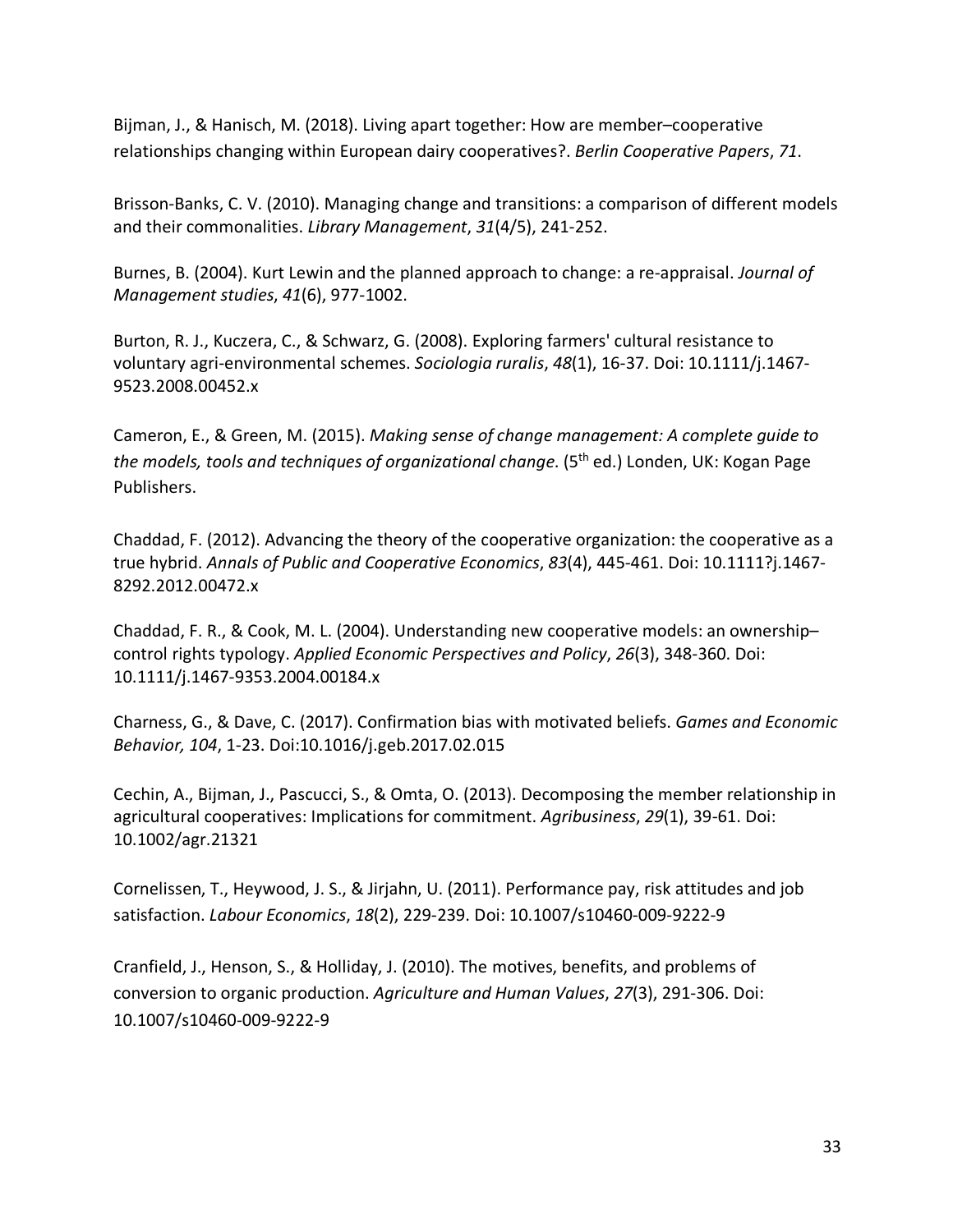Cummings, S., Bridgman, T., & Brown, K. G. (2016). Unfreezing change as three steps: Rethinking Kurt Lewin's legacy for change management. *Human relations*, *69*(1), 33-60. Doi: 10.1177/0018726715577707

Darnhofer, I., Schneeberger, W., & Freyer, B. (2005). Converting or not converting to organic farming in Austria: Farmer types and their rationale. *Agriculture and human values*, *22*(1), 39- 52.

Dmk Group. (2018.) *Sustainability Brochure 2018.* Retrieved December 14, 2019, from https://www.dmk.de/en/sustainability/dmk-2020/

Dunn, J. R. (1988). Basic cooperative principles and their relationship to selected practices. *Journal of Agricultural Cooperation*, *3*(1141-2016-92562), 83-93.

Frank, R & Cartwright, E. (2016). *Mircroencomics and Behahaviour.* (2<sup>nd</sup> ed.). London, UK: McGarw-Hill Education.

FrieslandCampina (n.d.) Milk price explained. Retrieved October 7, 2019, from https://www.frieslandcampina.com/en/organisation/financials/milk-price-explained/

FrieslandCampina<sup>1</sup> (n.d.). Our products find their way to more than 100 countries. Retrieved May 25, 2019, from https://www.frieslandcampina.com/en/organisation/who-we-are/

FrieslandCampina<sup>2</sup>. (n.d.). Sustainability. Retrieved December 15, 2019, from https://www.frieslandcampina.com/en/sustainability/

FrieslandCampina<sup>3</sup>. (n.d.) Sustainability in practice. Retrieved December 15, 2019, from https://www.frieslandcampina.com/en/sustainability/sustainability-in-practice/

Fonterra. (2016). *Fonterra Farmers' Handbook.* Retrieved December 15, from, https://nzfarmsource.co.nz/assets/Resources/Dairy-Diary/Fonterrra-Farmers-Handbook.pdf

Fonterra. (2019). *Fonterra Sustainability Report.* Retrieved December 14, 2019, from https://www.fonterra.com/nz/en/what-we-stand-for/sustainability/Sustainability-report-2019.html

Grandori, A., & Furnari, S. (2008). A chemistry of organization: Combinatory analysis and design. *Organization Studies*, *29*(3), 459-485. Doi: 10.1177/0170840607088023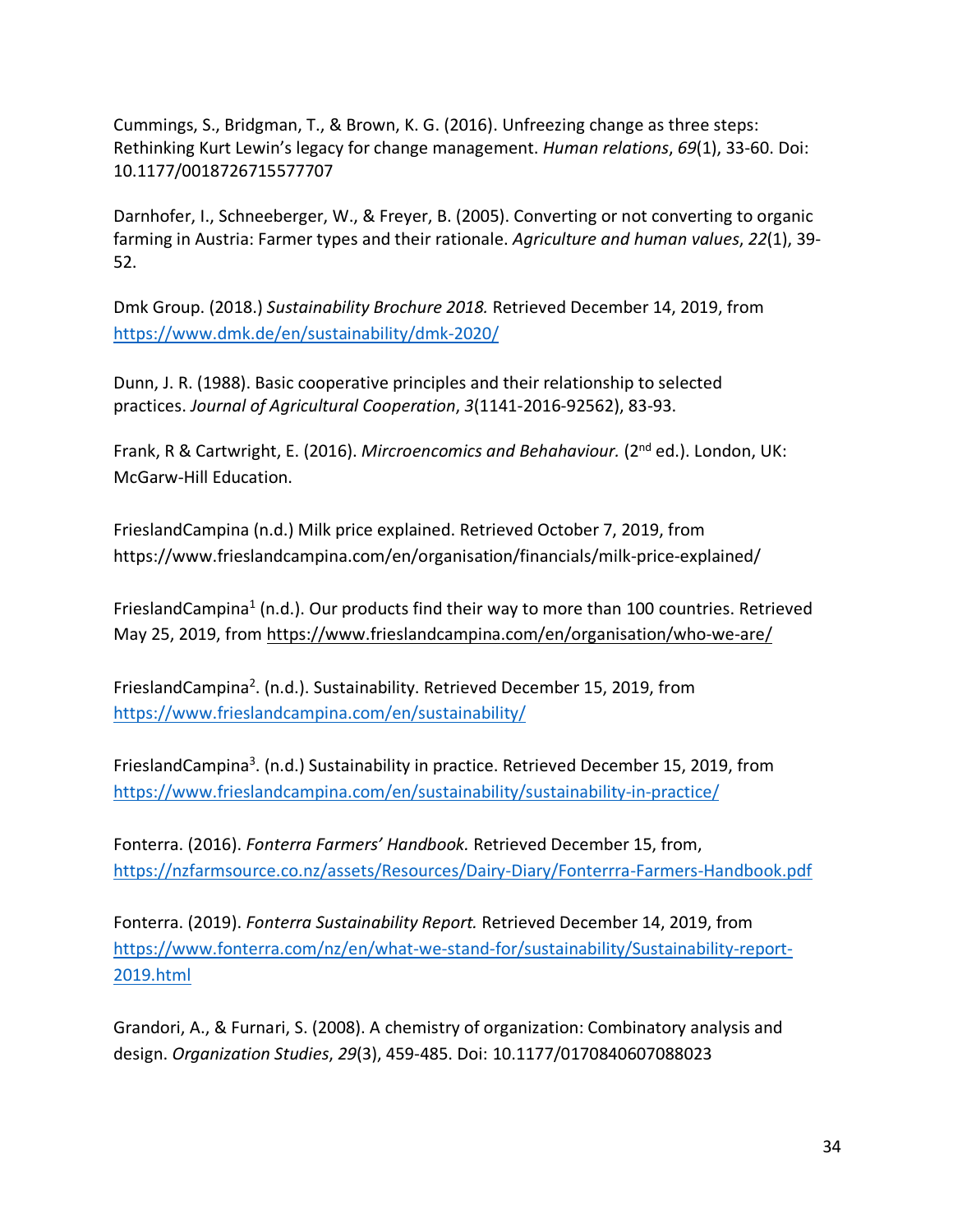GroenLeven. (n.d.) Unieke samenwerking tussen Groenleven en FrieslandCampina. Retrieved December 15, 2019, from https://www.groenleven.nl/frieslandcampina

Hall-Ellis, S. (2015). Nudges and decision making: A winning combination. *The Bottom Line, 28*(4), 133-136. Doi:10.1108/BL-07-2015-0015

Harris, F., Robinson, G. M., & Griffiths, I. (2008). A study of the motivations and influences on farmers' decisions to leave the organic farming sector in the United Kingdom. *Sustainable rural systems* (1st), 115-128. London, UK: Routledge.

Hausman, D. M., & Welch, B. (2010). Debate: To nudge or not to nudge. *Journal of Political Philosophy*, *18*(1), 123-136. Doi: 10.1111/j.1467-9760.2009.00351.x

Hayes, J. (2018). *The Theory and Practice of Change Management*. (5<sup>th</sup> ed.) London, UK: Palgrave.

Huet, S., Rigolot, C., Xu, Q., De Cacqueray-Valmenier, Y. and Boisdon, I. (2018) Toward Modelling of Transformational Change Processes in Farm Decision-Making. Agricultural Sciences, 9, 340-350. doi: 10.4236/as.2018.93024

Hussain, S. T., Lei, S., Akram, T., Haider, M. J., Hussain, S. H., & Ali, M. (2018). Kurt Lewin's change model: A critical review of the role of leadership and employee involvement in organizational change. *Journal of Innovation & Knowledge*, *3*(3), 123-127. Doi: 10.1016/j.jik.2016.07.002

John, P. (2018). *How far to nudge?: assessing behavioural public policy*. London, UK: Edward Elgar Publishing.

Kandori, M. (1992). Social norms and community enforcement. *The Review of Economic Studies*, *59*(1), 63-80. Doi: 0034-6527/92/00030063\$02.00

Lee, Y. J. (2012). A study on the influence of organizational change on organizational effectiveness of schools: Using investment for cloud computing technologies as a moderator. *African Journal of Business Management*, *6*(17), 5710-5719. Doi: 10.5897/AJBM11.1528

Locke, R. (2006). Decision modeling: why farmers do or do not convert to organic farming. *ISP Collection*, 325.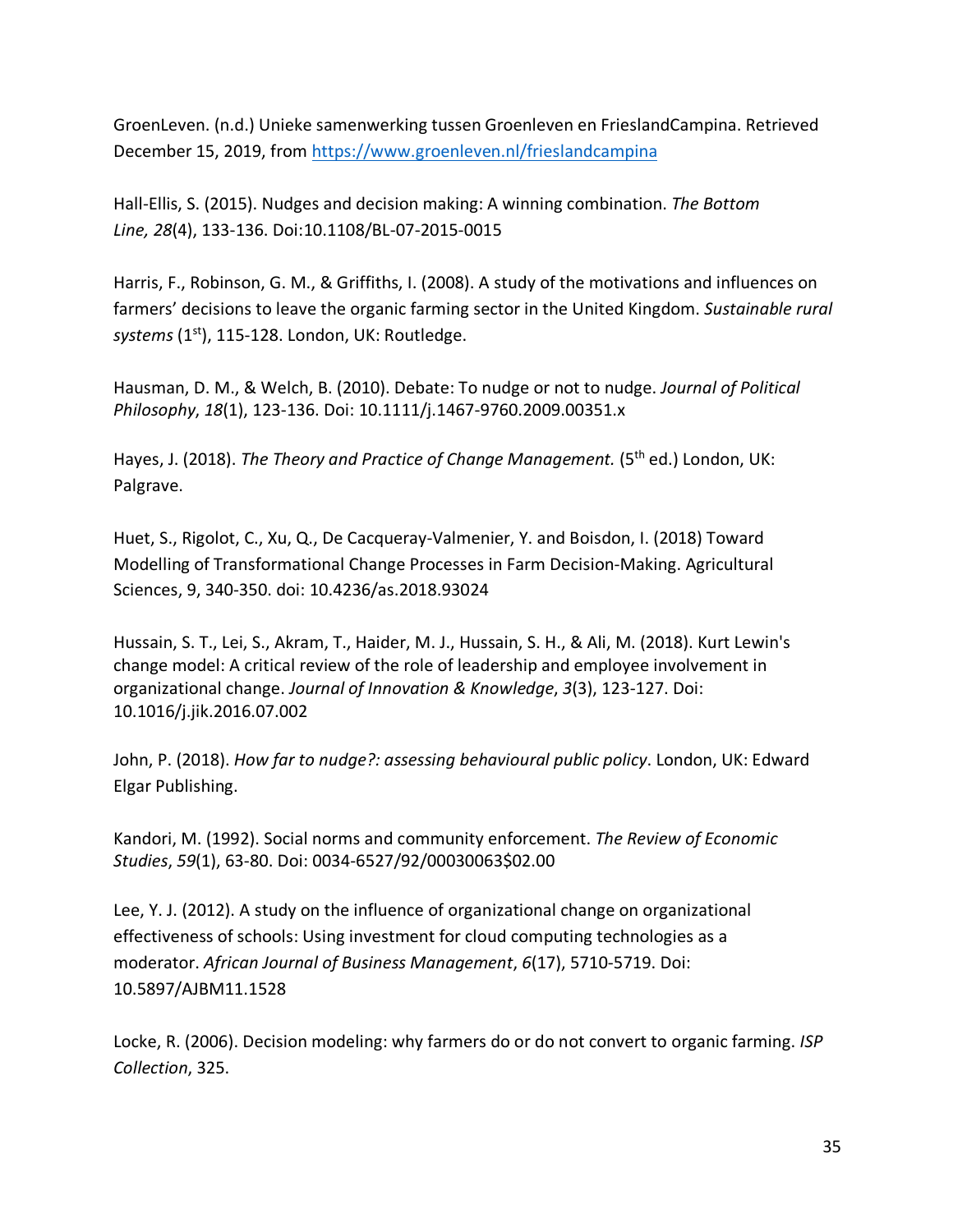McAleese, I., Creed, A., & Zutshi, A. (2013). A Response to Critique of the Refreeze Step in Lewin's Model of Organizational Change from the Viewpoint of Organizational Behavior. *International Journal of the Academy of Organizational Behavior Management*, (4), 104-124.

Ménard, C. (2007). Cooperatives: hierarchies or hybrids? *Vertical markets and cooperative hierarchies* (pp. 1-18). K. Karantininis and J. Nilsson (eds.), Springer, Dordrecht.

Milcobel. (n.d.) Milcobel sustainability vision. Retrieved December 14, 2019, from https://milcobel.com/corporate-social-responsibility/milcobel-sustainability-vision/?lang=en

Mzoughi, N. (2011). Farmers adoption of integrated crop protection and organic farming: Do moral and social concerns matter?. *Ecological Economics*, *70*(8), 1536-1545.

Nagatsu, M. (2015). Social nudges: their mechanisms and justification. *Review of Philosophy and Psychology*, *6*(3), 481-494. Doi: 10.1007/s13164-015-0245-4

Nilsson, J., Svendsen, G. L., & Svendsen, G. T. (2012). Are large and complex agricultural cooperatives losing their social capital?. *Agribusiness*, *28*(2), 187-204. Doi: 10.1002/agr.21285

Novkovic, S. (2008). Defining the co-operative difference. *The Journal of Socio-Economics*, *37*(6), 2168-2177. Doi: 10.1016/j.socec.2008.02.009

PlanetProof (n.d.). Wat is *On the way to* PlanetProof. Retrieved May 25, 2019, from https://www.planetproof.nl

Szabla, D. B. (2017). Ronald Lippitt: The Master of Planned Change. *The Palgrave Handbook of Organizational Change Thinkers* (1st), 765-785. Cham, Switzerland: Palgrave.

Skal (2016). Flink meer overstappers naar biologisch in de veehouderij. Retreived September 15, 2019, from https://www.skal.nl/over-ons/nieuws/flink-meer-overstappers-naar-biologischin-veehouderij

Staatz, John (1987), 'Farmers' Incentives to Take Collective Action via Cooperatives: A Transaction Cost Approach', in Jeffrey Royer (ed.), *Cooperative Theory: New Approaches*, Agricultural Cooperative Service, Service Report 18, Washington, DC: USDA.